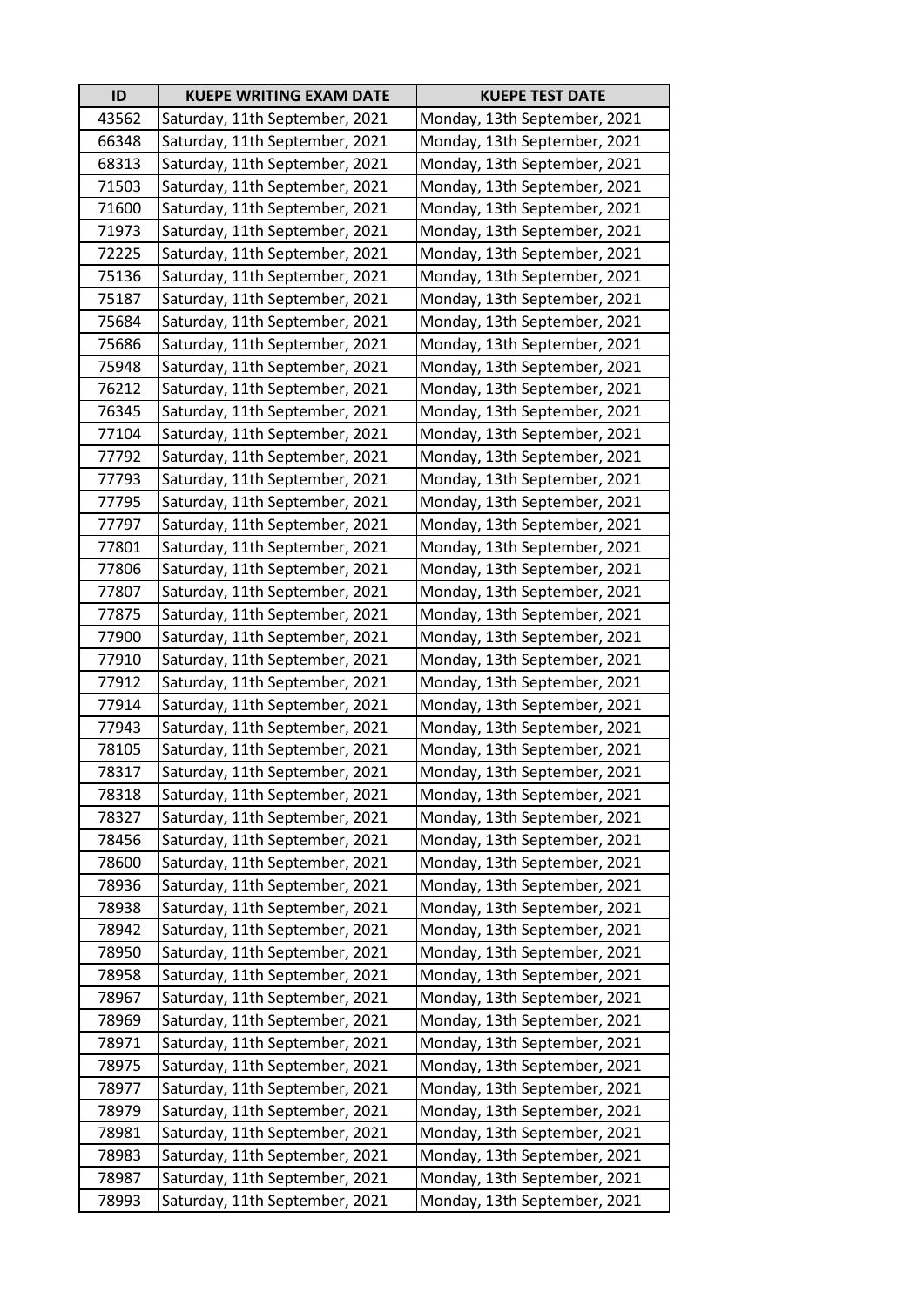| 78995 | Saturday, 11th September, 2021 | Monday, 13th September, 2021 |
|-------|--------------------------------|------------------------------|
| 78997 | Saturday, 11th September, 2021 | Monday, 13th September, 2021 |
| 79001 | Saturday, 11th September, 2021 | Monday, 13th September, 2021 |
| 79006 | Saturday, 11th September, 2021 | Monday, 13th September, 2021 |
| 79008 | Saturday, 11th September, 2021 | Monday, 13th September, 2021 |
| 79048 | Saturday, 11th September, 2021 | Monday, 13th September, 2021 |
| 79049 | Saturday, 11th September, 2021 | Monday, 13th September, 2021 |
| 79111 | Saturday, 11th September, 2021 | Monday, 13th September, 2021 |
| 79115 | Saturday, 11th September, 2021 | Monday, 13th September, 2021 |
| 79117 | Saturday, 11th September, 2021 | Monday, 13th September, 2021 |
| 79119 | Saturday, 11th September, 2021 | Monday, 13th September, 2021 |
| 79120 | Saturday, 11th September, 2021 | Monday, 13th September, 2021 |
| 79121 | Saturday, 11th September, 2021 | Monday, 13th September, 2021 |
| 79122 | Saturday, 11th September, 2021 | Monday, 13th September, 2021 |
| 79123 | Saturday, 11th September, 2021 | Monday, 13th September, 2021 |
| 79124 | Saturday, 11th September, 2021 | Monday, 13th September, 2021 |
| 79126 | Saturday, 11th September, 2021 | Monday, 13th September, 2021 |
| 79132 | Saturday, 11th September, 2021 | Monday, 13th September, 2021 |
| 79133 | Saturday, 11th September, 2021 | Monday, 13th September, 2021 |
| 79135 | Saturday, 11th September, 2021 | Monday, 13th September, 2021 |
| 79136 | Saturday, 11th September, 2021 | Monday, 13th September, 2021 |
| 79138 | Saturday, 11th September, 2021 | Monday, 13th September, 2021 |
| 79139 | Saturday, 11th September, 2021 | Monday, 13th September, 2021 |
| 79141 | Saturday, 11th September, 2021 | Monday, 13th September, 2021 |
| 79143 | Saturday, 11th September, 2021 | Monday, 13th September, 2021 |
| 79144 | Saturday, 11th September, 2021 | Monday, 13th September, 2021 |
| 79145 | Saturday, 11th September, 2021 | Monday, 13th September, 2021 |
| 79147 | Saturday, 11th September, 2021 | Monday, 13th September, 2021 |
| 79148 | Saturday, 11th September, 2021 | Monday, 13th September, 2021 |
| 79151 | Saturday, 11th September, 2021 | Monday, 13th September, 2021 |
| 79155 | Saturday, 11th September, 2021 | Monday, 13th September, 2021 |
| 79156 | Saturday, 11th September, 2021 | Monday, 13th September, 2021 |
| 79162 | Saturday, 11th September, 2021 | Monday, 13th September, 2021 |
| 79164 | Saturday, 11th September, 2021 | Monday, 13th September, 2021 |
| 79165 | Saturday, 11th September, 2021 | Monday, 13th September, 2021 |
| 79166 | Saturday, 11th September, 2021 | Monday, 13th September, 2021 |
| 79167 | Saturday, 11th September, 2021 | Monday, 13th September, 2021 |
| 79168 | Saturday, 11th September, 2021 | Monday, 13th September, 2021 |
| 79172 | Saturday, 11th September, 2021 | Monday, 13th September, 2021 |
| 79173 | Saturday, 11th September, 2021 | Monday, 13th September, 2021 |
| 79174 | Saturday, 11th September, 2021 | Monday, 13th September, 2021 |
| 79175 | Saturday, 11th September, 2021 | Monday, 13th September, 2021 |
| 79177 | Saturday, 11th September, 2021 | Monday, 13th September, 2021 |
| 79179 | Saturday, 11th September, 2021 | Monday, 13th September, 2021 |
| 79182 | Saturday, 11th September, 2021 | Monday, 13th September, 2021 |
| 79184 | Saturday, 11th September, 2021 | Monday, 13th September, 2021 |
| 79185 | Saturday, 11th September, 2021 | Monday, 13th September, 2021 |
| 79186 | Saturday, 11th September, 2021 | Monday, 13th September, 2021 |
| 79187 | Saturday, 11th September, 2021 | Monday, 13th September, 2021 |
| 79188 | Saturday, 11th September, 2021 | Monday, 13th September, 2021 |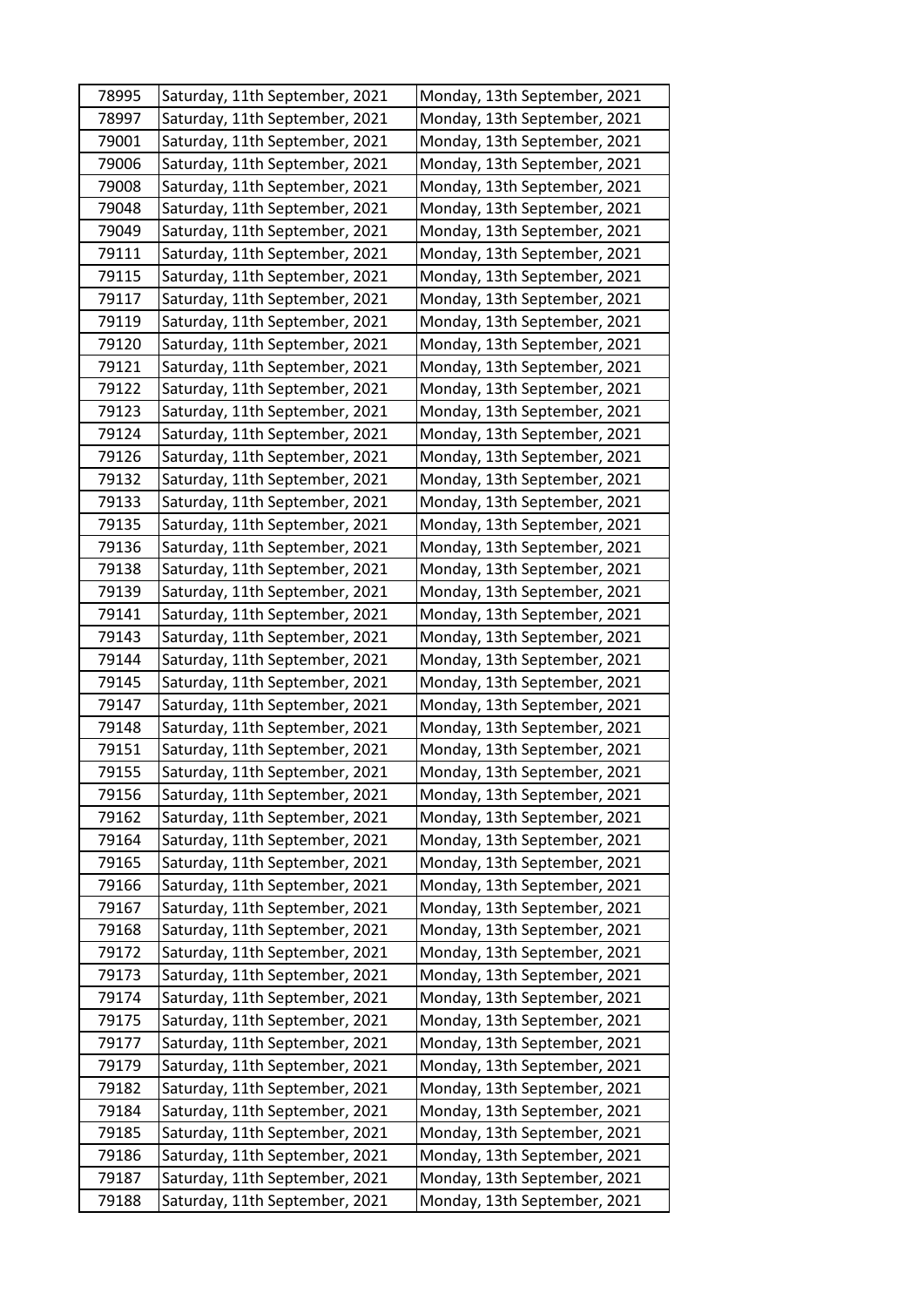| 79190 | Saturday, 11th September, 2021 | Monday, 13th September, 2021 |
|-------|--------------------------------|------------------------------|
| 79191 | Saturday, 11th September, 2021 | Monday, 13th September, 2021 |
| 79192 | Saturday, 11th September, 2021 | Monday, 13th September, 2021 |
| 79195 | Saturday, 11th September, 2021 | Monday, 13th September, 2021 |
| 79198 | Saturday, 11th September, 2021 | Monday, 13th September, 2021 |
| 79199 | Saturday, 11th September, 2021 | Monday, 13th September, 2021 |
| 79200 | Saturday, 11th September, 2021 | Monday, 13th September, 2021 |
| 79201 | Saturday, 11th September, 2021 | Monday, 13th September, 2021 |
| 79202 | Saturday, 11th September, 2021 | Monday, 13th September, 2021 |
| 79203 | Saturday, 11th September, 2021 | Monday, 13th September, 2021 |
| 79205 | Saturday, 11th September, 2021 | Monday, 13th September, 2021 |
| 79206 | Saturday, 11th September, 2021 | Monday, 13th September, 2021 |
| 79207 | Saturday, 11th September, 2021 | Monday, 13th September, 2021 |
| 79209 | Saturday, 11th September, 2021 | Monday, 13th September, 2021 |
| 79210 | Saturday, 11th September, 2021 | Monday, 13th September, 2021 |
| 79211 | Saturday, 11th September, 2021 | Monday, 13th September, 2021 |
| 79214 | Saturday, 11th September, 2021 | Monday, 13th September, 2021 |
| 79219 | Saturday, 11th September, 2021 | Monday, 13th September, 2021 |
| 79220 | Saturday, 11th September, 2021 | Monday, 13th September, 2021 |
| 79222 | Saturday, 11th September, 2021 | Monday, 13th September, 2021 |
| 79223 | Saturday, 11th September, 2021 | Monday, 13th September, 2021 |
| 79224 | Saturday, 11th September, 2021 | Monday, 13th September, 2021 |
| 79226 | Saturday, 11th September, 2021 | Monday, 13th September, 2021 |
| 79232 | Saturday, 11th September, 2021 | Monday, 13th September, 2021 |
| 79233 | Saturday, 11th September, 2021 | Monday, 13th September, 2021 |
| 79235 | Saturday, 11th September, 2021 | Monday, 13th September, 2021 |
| 79236 | Saturday, 11th September, 2021 | Monday, 13th September, 2021 |
| 79240 | Saturday, 11th September, 2021 | Monday, 13th September, 2021 |
| 79242 | Saturday, 11th September, 2021 | Monday, 13th September, 2021 |
| 79243 | Saturday, 11th September, 2021 | Monday, 13th September, 2021 |
| 79244 | Saturday, 11th September, 2021 | Monday, 13th September, 2021 |
| 79245 | Saturday, 11th September, 2021 | Monday, 13th September, 2021 |
| 79246 | Saturday, 11th September, 2021 | Monday, 13th September, 2021 |
| 79248 | Saturday, 11th September, 2021 | Monday, 13th September, 2021 |
| 79250 | Saturday, 11th September, 2021 | Monday, 13th September, 2021 |
| 79251 | Saturday, 11th September, 2021 | Monday, 13th September, 2021 |
| 79252 | Saturday, 11th September, 2021 | Monday, 13th September, 2021 |
| 79254 | Saturday, 11th September, 2021 | Monday, 13th September, 2021 |
| 79256 | Saturday, 11th September, 2021 | Monday, 13th September, 2021 |
| 79258 | Saturday, 11th September, 2021 | Monday, 13th September, 2021 |
| 79259 | Saturday, 11th September, 2021 | Monday, 13th September, 2021 |
| 79260 | Saturday, 11th September, 2021 | Monday, 13th September, 2021 |
| 79261 | Saturday, 11th September, 2021 | Monday, 13th September, 2021 |
| 79265 | Saturday, 11th September, 2021 | Monday, 13th September, 2021 |
| 79269 | Saturday, 11th September, 2021 | Monday, 13th September, 2021 |
| 79271 | Saturday, 11th September, 2021 | Monday, 13th September, 2021 |
| 79272 | Saturday, 11th September, 2021 | Monday, 13th September, 2021 |
| 79274 | Saturday, 11th September, 2021 | Monday, 13th September, 2021 |
| 79275 | Saturday, 11th September, 2021 | Monday, 13th September, 2021 |
| 79278 | Saturday, 11th September, 2021 | Monday, 13th September, 2021 |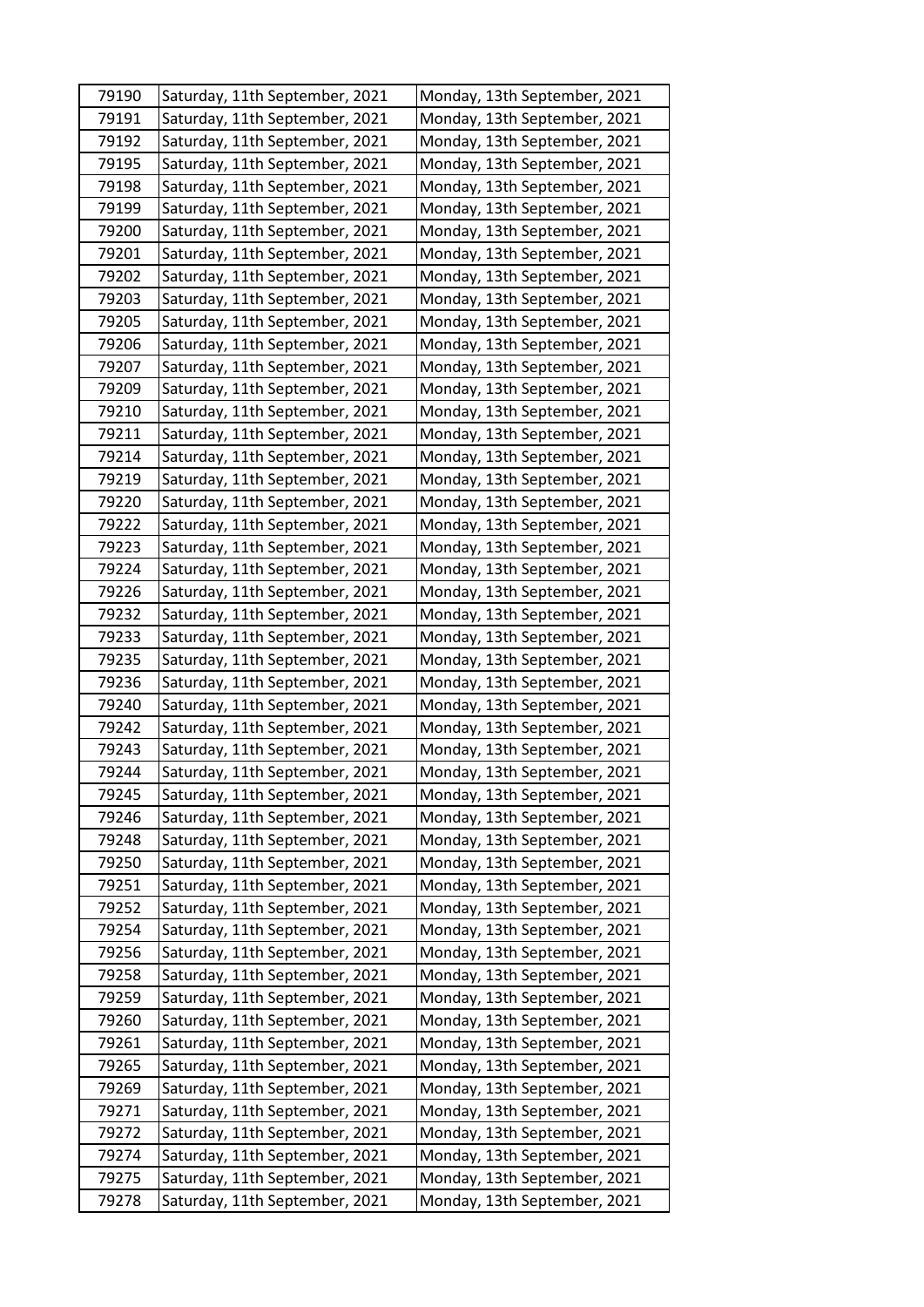| 79281 | Saturday, 11th September, 2021 | Monday, 13th September, 2021 |
|-------|--------------------------------|------------------------------|
| 79282 | Saturday, 11th September, 2021 | Monday, 13th September, 2021 |
| 79284 | Saturday, 11th September, 2021 | Monday, 13th September, 2021 |
| 79285 | Saturday, 11th September, 2021 | Monday, 13th September, 2021 |
| 79287 | Saturday, 11th September, 2021 | Monday, 13th September, 2021 |
| 79288 | Saturday, 11th September, 2021 | Monday, 13th September, 2021 |
| 79289 | Saturday, 11th September, 2021 | Monday, 13th September, 2021 |
| 79290 | Saturday, 11th September, 2021 | Monday, 13th September, 2021 |
| 79291 | Saturday, 11th September, 2021 | Monday, 13th September, 2021 |
| 79293 | Saturday, 11th September, 2021 | Monday, 13th September, 2021 |
| 79294 | Saturday, 11th September, 2021 | Monday, 13th September, 2021 |
| 79295 | Saturday, 11th September, 2021 | Monday, 13th September, 2021 |
| 79298 | Saturday, 11th September, 2021 | Monday, 13th September, 2021 |
| 79299 | Saturday, 11th September, 2021 | Monday, 13th September, 2021 |
| 79301 | Saturday, 11th September, 2021 | Monday, 13th September, 2021 |
| 79302 | Saturday, 11th September, 2021 | Monday, 13th September, 2021 |
| 79304 | Saturday, 11th September, 2021 | Monday, 13th September, 2021 |
| 79305 | Saturday, 11th September, 2021 | Monday, 13th September, 2021 |
| 79306 | Saturday, 11th September, 2021 | Monday, 13th September, 2021 |
| 79308 | Saturday, 11th September, 2021 | Monday, 13th September, 2021 |
| 79309 | Saturday, 11th September, 2021 | Monday, 13th September, 2021 |
| 79312 | Saturday, 11th September, 2021 | Monday, 13th September, 2021 |
| 79314 | Saturday, 11th September, 2021 | Monday, 13th September, 2021 |
| 79315 | Saturday, 11th September, 2021 | Monday, 13th September, 2021 |
| 79317 | Saturday, 11th September, 2021 | Monday, 13th September, 2021 |
| 79318 | Saturday, 11th September, 2021 | Monday, 13th September, 2021 |
| 79321 | Saturday, 11th September, 2021 | Monday, 13th September, 2021 |
| 79323 | Saturday, 11th September, 2021 | Monday, 13th September, 2021 |
| 79324 | Saturday, 11th September, 2021 | Monday, 13th September, 2021 |
| 79326 | Saturday, 11th September, 2021 | Monday, 13th September, 2021 |
| 79327 | Saturday, 11th September, 2021 | Monday, 13th September, 2021 |
| 79329 | Saturday, 11th September, 2021 | Monday, 13th September, 2021 |
| 79330 | Saturday, 11th September, 2021 | Monday, 13th September, 2021 |
| 79332 | Saturday, 11th September, 2021 | Monday, 13th September, 2021 |
| 79333 | Saturday, 11th September, 2021 | Monday, 13th September, 2021 |
| 79334 | Saturday, 11th September, 2021 | Monday, 13th September, 2021 |
| 79335 | Saturday, 11th September, 2021 | Monday, 13th September, 2021 |
| 79336 | Saturday, 11th September, 2021 | Monday, 13th September, 2021 |
| 79337 | Saturday, 11th September, 2021 | Monday, 13th September, 2021 |
| 79338 | Saturday, 11th September, 2021 | Monday, 13th September, 2021 |
| 79342 | Saturday, 11th September, 2021 | Monday, 13th September, 2021 |
| 79343 | Saturday, 11th September, 2021 | Monday, 13th September, 2021 |
| 79346 | Saturday, 11th September, 2021 | Monday, 13th September, 2021 |
| 79348 | Saturday, 11th September, 2021 | Monday, 13th September, 2021 |
| 79350 | Saturday, 11th September, 2021 | Monday, 13th September, 2021 |
| 79351 | Saturday, 11th September, 2021 | Monday, 13th September, 2021 |
| 79353 | Saturday, 11th September, 2021 | Monday, 13th September, 2021 |
| 79354 | Saturday, 11th September, 2021 | Monday, 13th September, 2021 |
| 79356 | Saturday, 11th September, 2021 | Monday, 13th September, 2021 |
| 79357 | Saturday, 11th September, 2021 | Monday, 13th September, 2021 |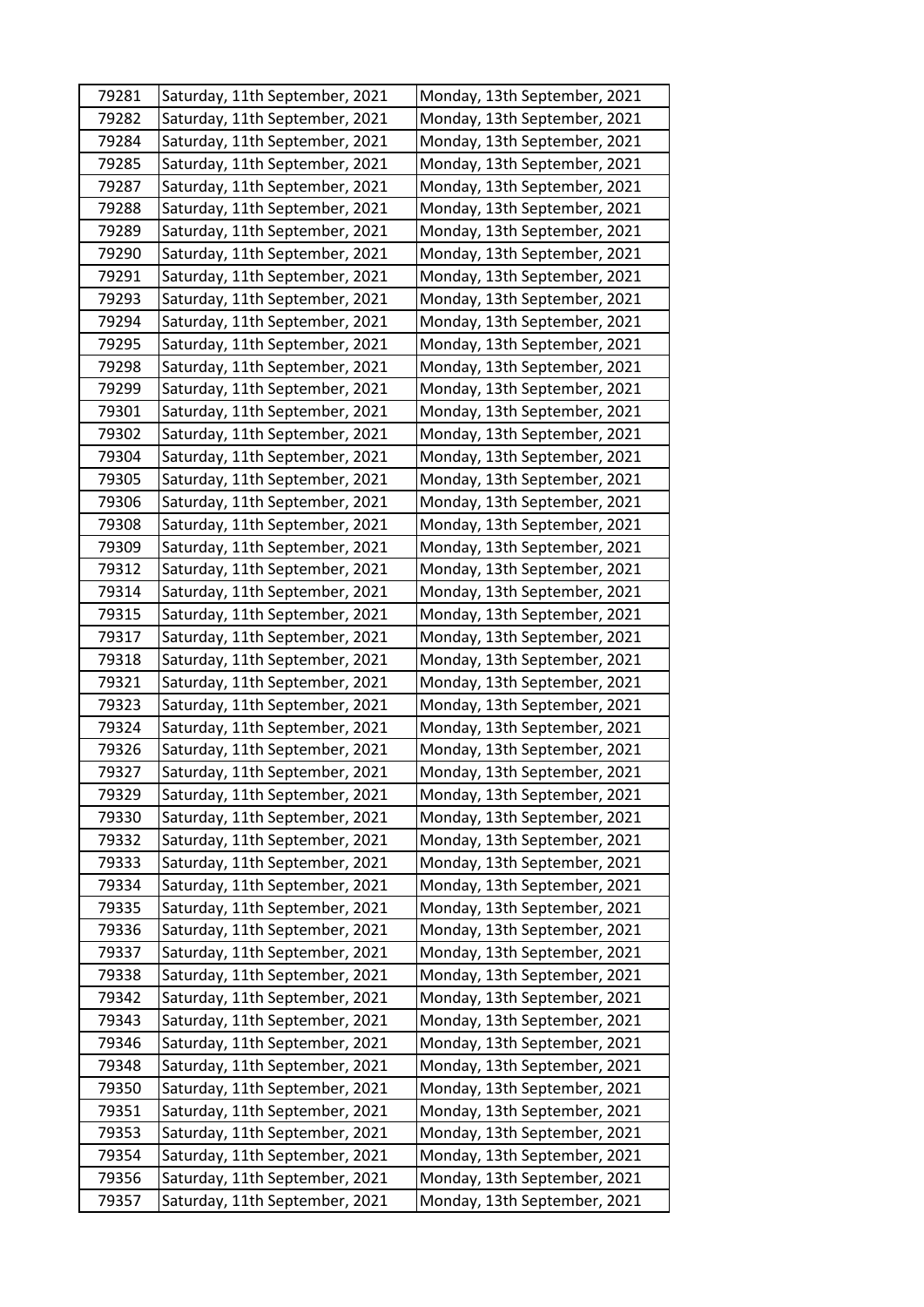| 79359 | Saturday, 11th September, 2021 | Monday, 13th September, 2021 |
|-------|--------------------------------|------------------------------|
| 79360 | Saturday, 11th September, 2021 | Monday, 13th September, 2021 |
| 79361 | Saturday, 11th September, 2021 | Monday, 13th September, 2021 |
| 79365 | Saturday, 11th September, 2021 | Monday, 13th September, 2021 |
| 79367 | Saturday, 11th September, 2021 | Monday, 13th September, 2021 |
| 79369 | Saturday, 11th September, 2021 | Monday, 13th September, 2021 |
| 79376 | Saturday, 11th September, 2021 | Monday, 13th September, 2021 |
| 79378 | Saturday, 11th September, 2021 | Monday, 13th September, 2021 |
| 79380 | Saturday, 11th September, 2021 | Monday, 13th September, 2021 |
| 79381 | Saturday, 11th September, 2021 | Monday, 13th September, 2021 |
| 79383 | Saturday, 11th September, 2021 | Monday, 13th September, 2021 |
| 79386 | Saturday, 11th September, 2021 | Monday, 13th September, 2021 |
| 79389 | Saturday, 11th September, 2021 | Monday, 13th September, 2021 |
| 79392 | Saturday, 11th September, 2021 | Monday, 13th September, 2021 |
| 79393 | Saturday, 11th September, 2021 | Monday, 13th September, 2021 |
| 79396 | Saturday, 11th September, 2021 | Monday, 13th September, 2021 |
| 79397 | Saturday, 11th September, 2021 | Monday, 13th September, 2021 |
| 79398 | Saturday, 11th September, 2021 | Monday, 13th September, 2021 |
| 79400 | Saturday, 11th September, 2021 | Monday, 13th September, 2021 |
| 79402 | Saturday, 11th September, 2021 | Monday, 13th September, 2021 |
| 79404 | Saturday, 11th September, 2021 | Monday, 13th September, 2021 |
| 79408 | Saturday, 11th September, 2021 | Monday, 13th September, 2021 |
| 79410 | Saturday, 11th September, 2021 | Monday, 13th September, 2021 |
| 79411 | Saturday, 11th September, 2021 | Monday, 13th September, 2021 |
| 79412 | Saturday, 11th September, 2021 | Monday, 13th September, 2021 |
| 79415 | Saturday, 11th September, 2021 | Monday, 13th September, 2021 |
| 79417 | Saturday, 11th September, 2021 | Monday, 13th September, 2021 |
| 79419 | Saturday, 11th September, 2021 | Monday, 13th September, 2021 |
| 79423 | Saturday, 11th September, 2021 | Monday, 13th September, 2021 |
| 79425 | Saturday, 11th September, 2021 | Monday, 13th September, 2021 |
| 79426 | Saturday, 11th September, 2021 | Monday, 13th September, 2021 |
| 79427 | Saturday, 11th September, 2021 | Monday, 13th September, 2021 |
| 79430 | Saturday, 11th September, 2021 | Monday, 13th September, 2021 |
| 79435 | Saturday, 11th September, 2021 | Monday, 13th September, 2021 |
| 79436 | Saturday, 11th September, 2021 | Monday, 13th September, 2021 |
| 79437 | Saturday, 11th September, 2021 | Monday, 13th September, 2021 |
| 79438 | Saturday, 11th September, 2021 | Monday, 13th September, 2021 |
| 79439 | Saturday, 11th September, 2021 | Monday, 13th September, 2021 |
| 79440 | Saturday, 11th September, 2021 | Monday, 13th September, 2021 |
| 79441 | Saturday, 11th September, 2021 | Monday, 13th September, 2021 |
| 79443 | Saturday, 11th September, 2021 | Monday, 13th September, 2021 |
| 79445 | Saturday, 11th September, 2021 | Monday, 13th September, 2021 |
| 79447 | Saturday, 11th September, 2021 | Monday, 13th September, 2021 |
| 79450 | Saturday, 11th September, 2021 | Monday, 13th September, 2021 |
| 79453 | Saturday, 11th September, 2021 | Monday, 13th September, 2021 |
| 79454 | Saturday, 11th September, 2021 | Monday, 13th September, 2021 |
| 79455 | Saturday, 11th September, 2021 | Monday, 13th September, 2021 |
| 79456 | Saturday, 11th September, 2021 | Monday, 13th September, 2021 |
| 79457 | Saturday, 11th September, 2021 | Monday, 13th September, 2021 |
| 79458 | Saturday, 11th September, 2021 | Monday, 13th September, 2021 |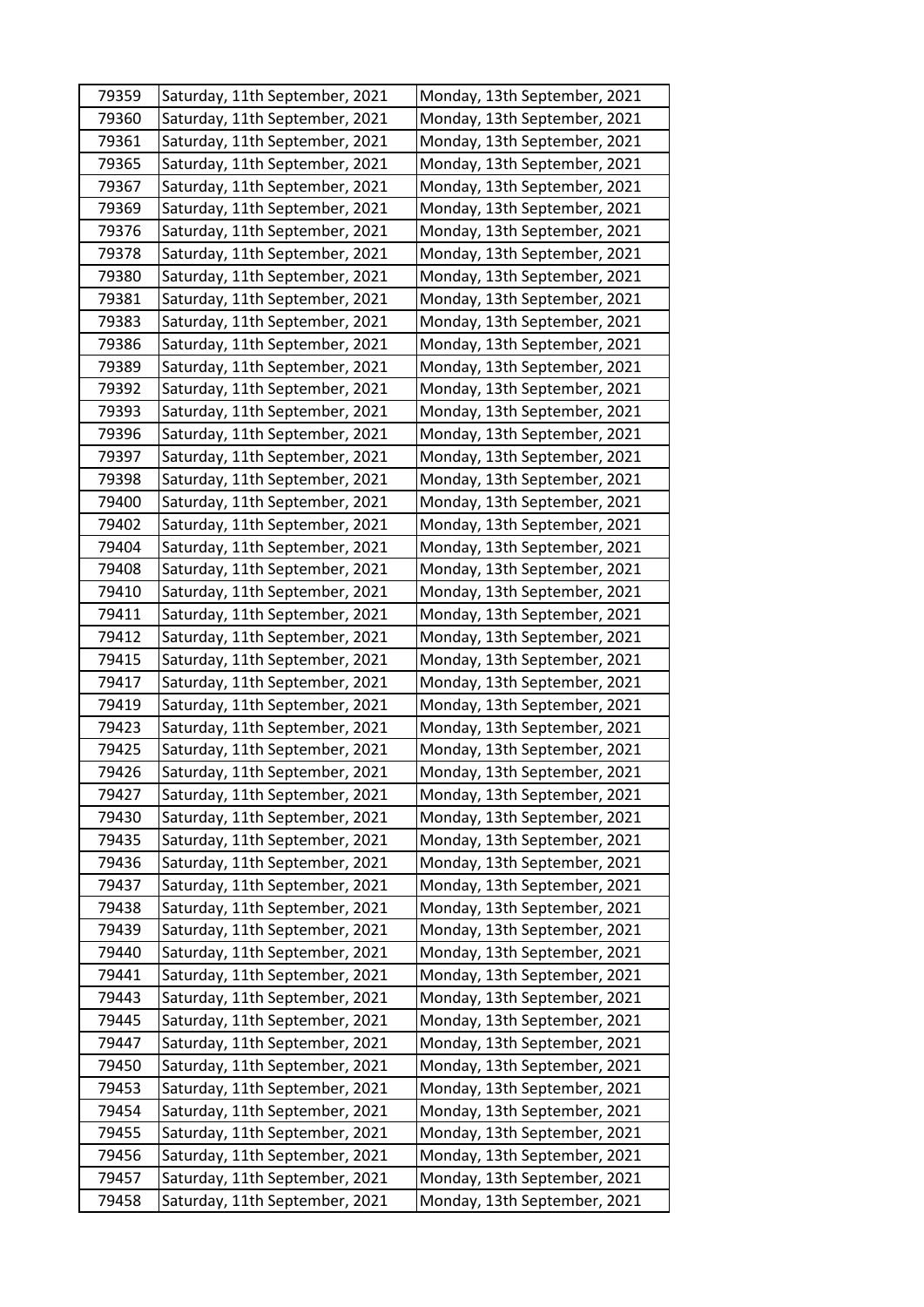| 79462 | Saturday, 11th September, 2021 | Monday, 13th September, 2021 |
|-------|--------------------------------|------------------------------|
| 79463 | Saturday, 11th September, 2021 | Monday, 13th September, 2021 |
| 79464 | Saturday, 11th September, 2021 | Monday, 13th September, 2021 |
| 79465 | Saturday, 11th September, 2021 | Monday, 13th September, 2021 |
| 79466 | Saturday, 11th September, 2021 | Monday, 13th September, 2021 |
| 79467 | Saturday, 11th September, 2021 | Monday, 13th September, 2021 |
| 79468 | Saturday, 11th September, 2021 | Monday, 13th September, 2021 |
| 79471 | Saturday, 11th September, 2021 | Monday, 13th September, 2021 |
| 79473 | Saturday, 11th September, 2021 | Monday, 13th September, 2021 |
| 79474 | Saturday, 11th September, 2021 | Monday, 13th September, 2021 |
| 79475 | Saturday, 11th September, 2021 | Monday, 13th September, 2021 |
| 79476 | Saturday, 11th September, 2021 | Monday, 13th September, 2021 |
| 79477 | Saturday, 11th September, 2021 | Monday, 13th September, 2021 |
| 79478 | Saturday, 11th September, 2021 | Monday, 13th September, 2021 |
| 79479 | Saturday, 11th September, 2021 | Monday, 13th September, 2021 |
| 79482 | Saturday, 11th September, 2021 | Monday, 13th September, 2021 |
| 79483 | Saturday, 11th September, 2021 | Monday, 13th September, 2021 |
| 79488 | Saturday, 11th September, 2021 | Monday, 13th September, 2021 |
| 79489 | Saturday, 11th September, 2021 | Monday, 13th September, 2021 |
| 79490 | Saturday, 11th September, 2021 | Monday, 13th September, 2021 |
| 79491 | Saturday, 11th September, 2021 | Monday, 13th September, 2021 |
| 79492 | Saturday, 11th September, 2021 | Monday, 13th September, 2021 |
| 79496 | Saturday, 11th September, 2021 | Monday, 13th September, 2021 |
| 79500 | Saturday, 11th September, 2021 | Monday, 13th September, 2021 |
| 79501 | Saturday, 11th September, 2021 | Monday, 13th September, 2021 |
| 79503 | Saturday, 11th September, 2021 | Monday, 13th September, 2021 |
| 79504 | Saturday, 11th September, 2021 | Monday, 13th September, 2021 |
| 79507 | Saturday, 11th September, 2021 | Monday, 13th September, 2021 |
| 79508 | Saturday, 11th September, 2021 | Monday, 13th September, 2021 |
| 79509 | Saturday, 11th September, 2021 | Monday, 13th September, 2021 |
| 79512 | Saturday, 11th September, 2021 | Monday, 13th September, 2021 |
| 79513 | Saturday, 11th September, 2021 | Monday, 13th September, 2021 |
| 79514 | Saturday, 11th September, 2021 | Monday, 13th September, 2021 |
| 79515 | Saturday, 11th September, 2021 | Monday, 13th September, 2021 |
| 79516 | Saturday, 11th September, 2021 | Monday, 13th September, 2021 |
| 79518 | Saturday, 11th September, 2021 | Monday, 13th September, 2021 |
| 79519 | Saturday, 11th September, 2021 | Monday, 13th September, 2021 |
| 79520 | Saturday, 11th September, 2021 | Monday, 13th September, 2021 |
| 79521 | Saturday, 11th September, 2021 | Monday, 13th September, 2021 |
| 79522 | Saturday, 11th September, 2021 | Monday, 13th September, 2021 |
| 79523 | Saturday, 11th September, 2021 | Monday, 13th September, 2021 |
| 79525 | Saturday, 11th September, 2021 | Monday, 13th September, 2021 |
| 79526 | Saturday, 11th September, 2021 | Monday, 13th September, 2021 |
| 79528 | Saturday, 11th September, 2021 | Monday, 13th September, 2021 |
| 79529 | Saturday, 11th September, 2021 | Monday, 13th September, 2021 |
| 79530 | Saturday, 11th September, 2021 | Monday, 13th September, 2021 |
| 79531 | Saturday, 11th September, 2021 | Monday, 13th September, 2021 |
| 79534 | Saturday, 11th September, 2021 | Monday, 13th September, 2021 |
| 79535 | Saturday, 11th September, 2021 | Monday, 13th September, 2021 |
| 79536 | Saturday, 11th September, 2021 | Monday, 13th September, 2021 |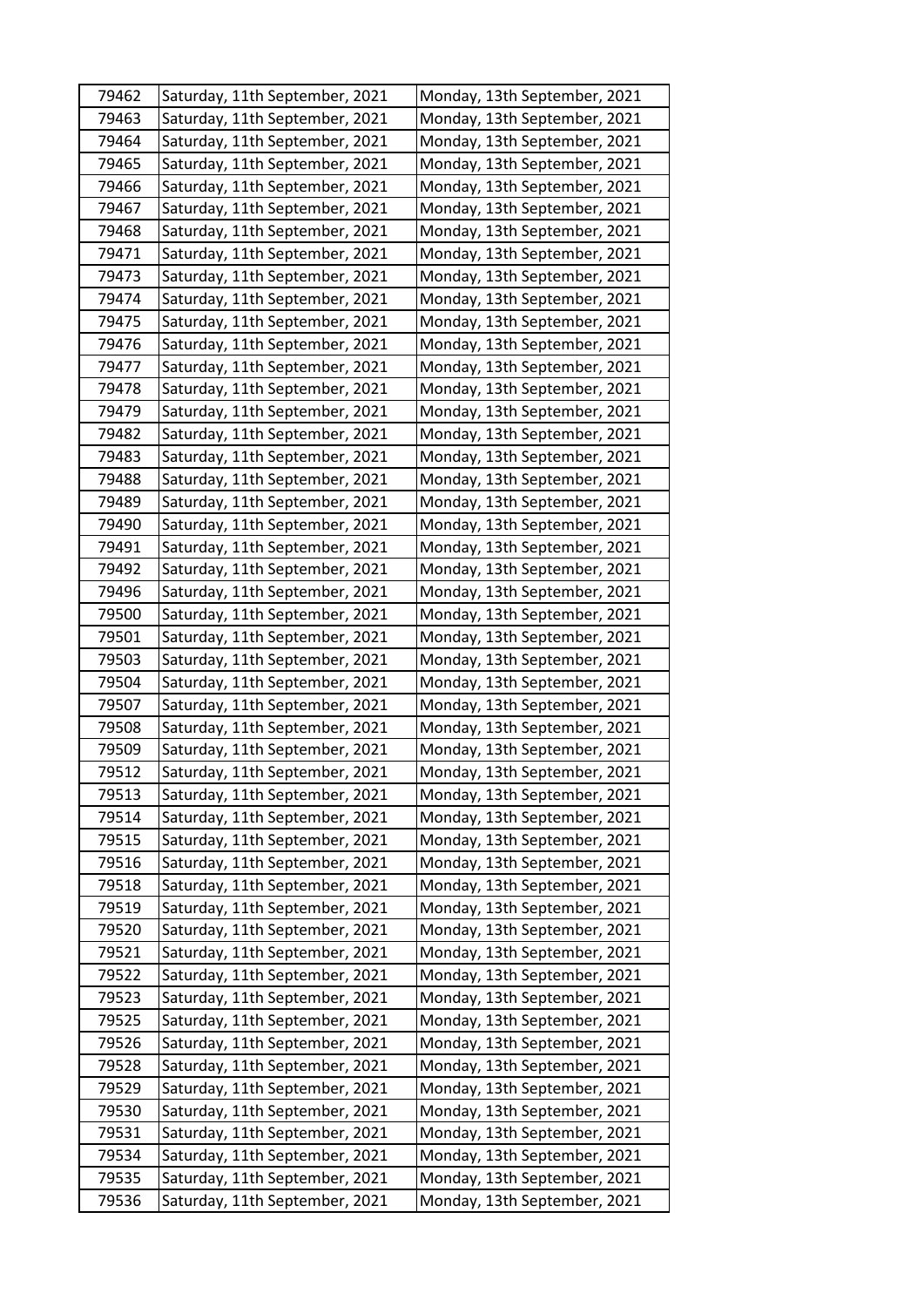| 79537 | Saturday, 11th September, 2021 | Monday, 13th September, 2021 |
|-------|--------------------------------|------------------------------|
| 79538 | Saturday, 11th September, 2021 | Monday, 13th September, 2021 |
| 79542 | Saturday, 11th September, 2021 | Monday, 13th September, 2021 |
| 79543 | Saturday, 11th September, 2021 | Monday, 13th September, 2021 |
| 79545 | Saturday, 11th September, 2021 | Monday, 13th September, 2021 |
| 79546 | Saturday, 11th September, 2021 | Monday, 13th September, 2021 |
| 79548 | Saturday, 11th September, 2021 | Monday, 13th September, 2021 |
| 79549 | Saturday, 11th September, 2021 | Monday, 13th September, 2021 |
| 79550 | Saturday, 11th September, 2021 | Monday, 13th September, 2021 |
| 79553 | Saturday, 11th September, 2021 | Monday, 13th September, 2021 |
| 79557 | Saturday, 11th September, 2021 | Monday, 13th September, 2021 |
| 79558 | Saturday, 11th September, 2021 | Monday, 13th September, 2021 |
| 79560 | Saturday, 11th September, 2021 | Monday, 13th September, 2021 |
| 79561 | Saturday, 11th September, 2021 | Monday, 13th September, 2021 |
| 79562 | Saturday, 11th September, 2021 | Monday, 13th September, 2021 |
| 79564 | Saturday, 11th September, 2021 | Monday, 13th September, 2021 |
| 79565 | Saturday, 11th September, 2021 | Monday, 13th September, 2021 |
| 79567 | Saturday, 11th September, 2021 | Monday, 13th September, 2021 |
| 79569 | Saturday, 11th September, 2021 | Monday, 13th September, 2021 |
| 79570 | Saturday, 11th September, 2021 | Monday, 13th September, 2021 |
| 79572 | Saturday, 11th September, 2021 | Monday, 13th September, 2021 |
| 79574 | Saturday, 11th September, 2021 | Monday, 13th September, 2021 |
| 79577 | Saturday, 11th September, 2021 | Monday, 13th September, 2021 |
| 79578 | Saturday, 11th September, 2021 | Monday, 13th September, 2021 |
| 79579 | Saturday, 11th September, 2021 | Monday, 13th September, 2021 |
| 79580 | Saturday, 11th September, 2021 | Monday, 13th September, 2021 |
| 79581 | Saturday, 11th September, 2021 | Monday, 13th September, 2021 |
| 79582 | Saturday, 11th September, 2021 | Monday, 13th September, 2021 |
| 79588 | Saturday, 11th September, 2021 | Monday, 13th September, 2021 |
| 79592 | Saturday, 11th September, 2021 | Monday, 13th September, 2021 |
| 79594 | Saturday, 11th September, 2021 | Monday, 13th September, 2021 |
| 79595 | Saturday, 11th September, 2021 | Monday, 13th September, 2021 |
| 79596 | Saturday, 11th September, 2021 | Monday, 13th September, 2021 |
| 79598 | Saturday, 11th September, 2021 | Monday, 13th September, 2021 |
| 79600 | Saturday, 11th September, 2021 | Monday, 13th September, 2021 |
| 79601 | Saturday, 11th September, 2021 | Monday, 13th September, 2021 |
| 79602 | Saturday, 11th September, 2021 | Monday, 13th September, 2021 |
| 79603 | Saturday, 11th September, 2021 | Monday, 13th September, 2021 |
| 79604 | Saturday, 11th September, 2021 | Monday, 13th September, 2021 |
| 79605 | Saturday, 11th September, 2021 | Monday, 13th September, 2021 |
| 79606 | Saturday, 11th September, 2021 | Monday, 13th September, 2021 |
| 79611 | Saturday, 11th September, 2021 | Monday, 13th September, 2021 |
| 79612 | Saturday, 11th September, 2021 | Monday, 13th September, 2021 |
| 79616 | Saturday, 11th September, 2021 | Monday, 13th September, 2021 |
| 79617 | Saturday, 11th September, 2021 | Monday, 13th September, 2021 |
| 79619 | Saturday, 11th September, 2021 | Monday, 13th September, 2021 |
| 79620 | Saturday, 11th September, 2021 | Monday, 13th September, 2021 |
| 79621 | Saturday, 11th September, 2021 | Monday, 13th September, 2021 |
| 79624 | Saturday, 11th September, 2021 | Monday, 13th September, 2021 |
| 79625 | Saturday, 11th September, 2021 | Monday, 13th September, 2021 |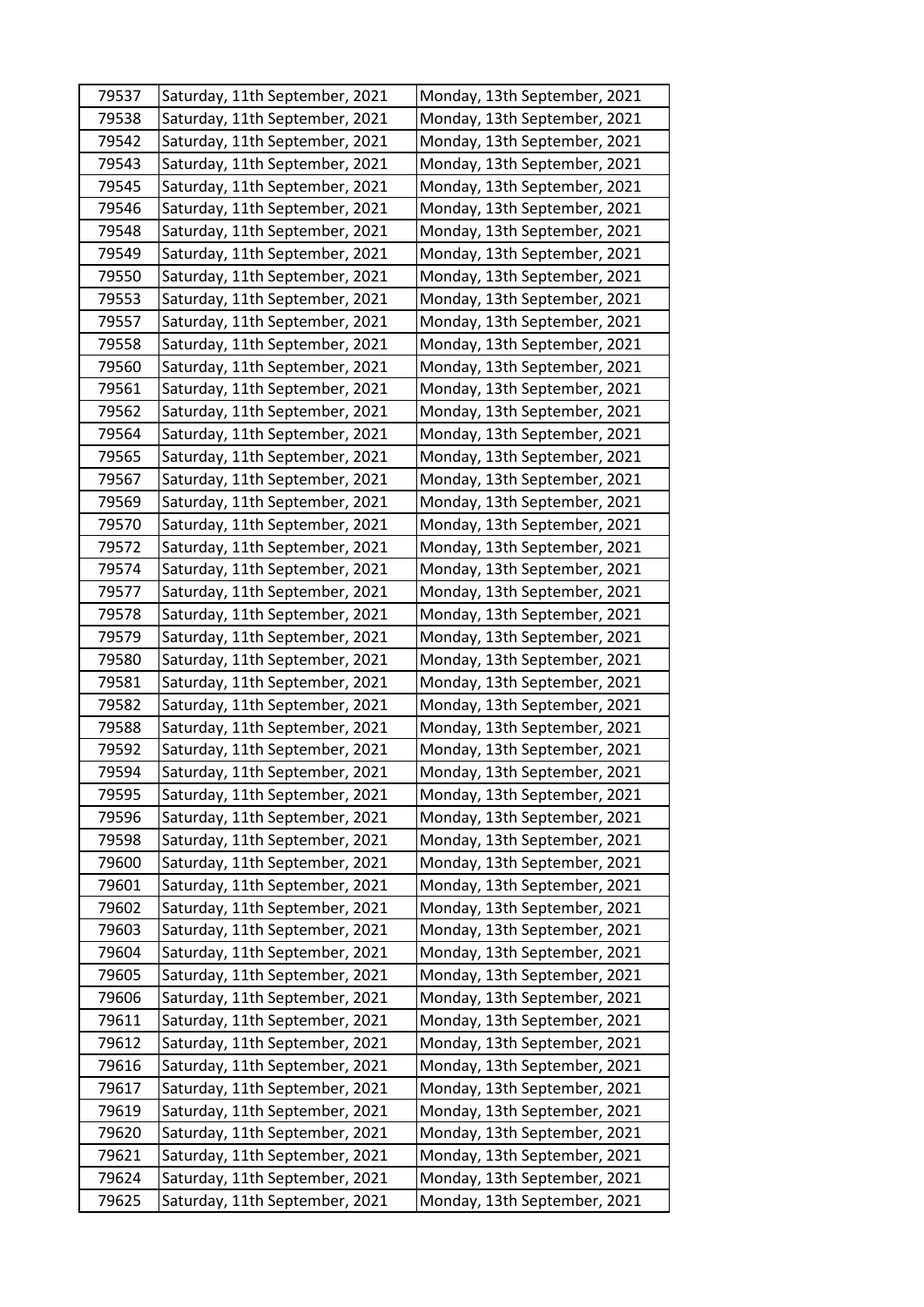| 79626 | Saturday, 11th September, 2021 | Monday, 13th September, 2021 |
|-------|--------------------------------|------------------------------|
| 79628 | Saturday, 11th September, 2021 | Monday, 13th September, 2021 |
| 79630 | Saturday, 11th September, 2021 | Monday, 13th September, 2021 |
| 79631 | Saturday, 11th September, 2021 | Monday, 13th September, 2021 |
| 79633 | Saturday, 11th September, 2021 | Monday, 13th September, 2021 |
| 79634 | Saturday, 11th September, 2021 | Monday, 13th September, 2021 |
| 79635 | Saturday, 11th September, 2021 | Monday, 13th September, 2021 |
| 79636 | Saturday, 11th September, 2021 | Monday, 13th September, 2021 |
| 79637 | Saturday, 11th September, 2021 | Monday, 13th September, 2021 |
| 79638 | Saturday, 11th September, 2021 | Monday, 13th September, 2021 |
| 79640 | Saturday, 11th September, 2021 | Monday, 13th September, 2021 |
| 79641 | Saturday, 11th September, 2021 | Monday, 13th September, 2021 |
| 79643 | Saturday, 11th September, 2021 | Monday, 13th September, 2021 |
| 79644 | Saturday, 11th September, 2021 | Monday, 13th September, 2021 |
| 79645 | Saturday, 11th September, 2021 | Monday, 13th September, 2021 |
| 79647 | Saturday, 11th September, 2021 | Monday, 13th September, 2021 |
| 79651 | Saturday, 11th September, 2021 | Monday, 13th September, 2021 |
| 79652 | Saturday, 11th September, 2021 | Monday, 13th September, 2021 |
| 79654 | Saturday, 11th September, 2021 | Monday, 13th September, 2021 |
| 79655 | Saturday, 11th September, 2021 | Monday, 13th September, 2021 |
| 79657 | Saturday, 11th September, 2021 | Monday, 13th September, 2021 |
| 79658 | Saturday, 11th September, 2021 | Monday, 13th September, 2021 |
| 79659 | Saturday, 11th September, 2021 | Monday, 13th September, 2021 |
| 79660 | Saturday, 11th September, 2021 | Monday, 13th September, 2021 |
| 79662 | Saturday, 11th September, 2021 | Monday, 13th September, 2021 |
| 79663 | Saturday, 11th September, 2021 | Monday, 13th September, 2021 |
| 79664 | Saturday, 11th September, 2021 | Monday, 13th September, 2021 |
| 79665 | Saturday, 11th September, 2021 | Monday, 13th September, 2021 |
| 79666 | Saturday, 11th September, 2021 | Monday, 13th September, 2021 |
| 79669 | Saturday, 11th September, 2021 | Monday, 13th September, 2021 |
| 79670 | Saturday, 11th September, 2021 | Monday, 13th September, 2021 |
| 79671 | Saturday, 11th September, 2021 | Monday, 13th September, 2021 |
| 79672 | Saturday, 11th September, 2021 | Monday, 13th September, 2021 |
| 79673 | Saturday, 11th September, 2021 | Monday, 13th September, 2021 |
| 79675 | Saturday, 11th September, 2021 | Monday, 13th September, 2021 |
| 79676 | Saturday, 11th September, 2021 | Monday, 13th September, 2021 |
| 79677 | Saturday, 11th September, 2021 | Monday, 13th September, 2021 |
| 79678 | Saturday, 11th September, 2021 | Monday, 13th September, 2021 |
| 79680 | Saturday, 11th September, 2021 | Monday, 13th September, 2021 |
| 79681 | Saturday, 11th September, 2021 | Monday, 13th September, 2021 |
| 79682 | Saturday, 11th September, 2021 | Monday, 13th September, 2021 |
| 79685 | Saturday, 11th September, 2021 | Monday, 13th September, 2021 |
| 79687 | Saturday, 11th September, 2021 | Monday, 13th September, 2021 |
| 79688 | Saturday, 11th September, 2021 | Monday, 13th September, 2021 |
| 79693 | Saturday, 11th September, 2021 | Monday, 13th September, 2021 |
| 79694 | Saturday, 11th September, 2021 | Monday, 13th September, 2021 |
| 79695 | Saturday, 11th September, 2021 | Monday, 13th September, 2021 |
| 79696 | Saturday, 11th September, 2021 | Monday, 13th September, 2021 |
| 79697 | Saturday, 11th September, 2021 | Monday, 13th September, 2021 |
| 79701 | Saturday, 11th September, 2021 | Monday, 13th September, 2021 |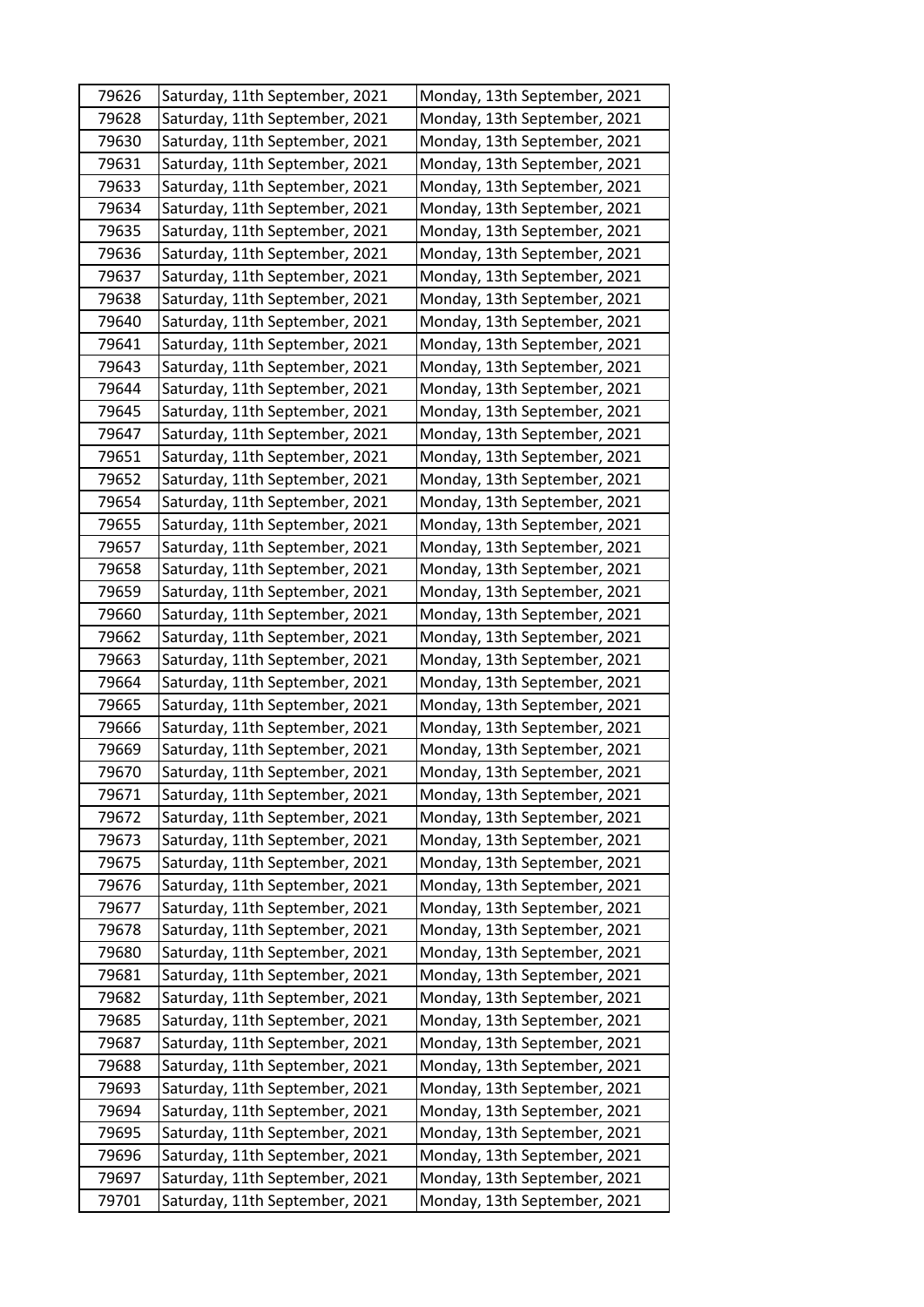| 79704 | Saturday, 11th September, 2021 | Monday, 13th September, 2021 |
|-------|--------------------------------|------------------------------|
| 79706 | Saturday, 11th September, 2021 | Monday, 13th September, 2021 |
| 79709 | Saturday, 11th September, 2021 | Monday, 13th September, 2021 |
| 79710 | Saturday, 11th September, 2021 | Monday, 13th September, 2021 |
| 79711 | Saturday, 11th September, 2021 | Monday, 13th September, 2021 |
| 79712 | Saturday, 11th September, 2021 | Monday, 13th September, 2021 |
| 79715 | Saturday, 11th September, 2021 | Monday, 13th September, 2021 |
| 79717 | Saturday, 11th September, 2021 | Monday, 13th September, 2021 |
| 79718 | Saturday, 11th September, 2021 | Monday, 13th September, 2021 |
| 79720 | Saturday, 11th September, 2021 | Monday, 13th September, 2021 |
| 79721 | Saturday, 11th September, 2021 | Monday, 13th September, 2021 |
| 79723 | Saturday, 11th September, 2021 | Monday, 13th September, 2021 |
| 79724 | Saturday, 11th September, 2021 | Monday, 13th September, 2021 |
| 79726 | Saturday, 11th September, 2021 | Monday, 13th September, 2021 |
| 79727 | Saturday, 11th September, 2021 | Monday, 13th September, 2021 |
| 79729 | Saturday, 11th September, 2021 | Monday, 13th September, 2021 |
| 79730 | Saturday, 11th September, 2021 | Monday, 13th September, 2021 |
| 79731 | Saturday, 11th September, 2021 | Monday, 13th September, 2021 |
| 79732 | Saturday, 11th September, 2021 | Monday, 13th September, 2021 |
| 79733 | Saturday, 11th September, 2021 | Monday, 13th September, 2021 |
| 79734 | Saturday, 11th September, 2021 | Monday, 13th September, 2021 |
| 79735 | Saturday, 11th September, 2021 | Monday, 13th September, 2021 |
| 79736 | Saturday, 11th September, 2021 | Monday, 13th September, 2021 |
| 79738 | Saturday, 11th September, 2021 | Monday, 13th September, 2021 |
| 79740 | Saturday, 11th September, 2021 | Monday, 13th September, 2021 |
| 79741 | Saturday, 11th September, 2021 | Monday, 13th September, 2021 |
| 79742 | Saturday, 11th September, 2021 | Monday, 13th September, 2021 |
| 79744 | Saturday, 11th September, 2021 | Monday, 13th September, 2021 |
| 79745 | Saturday, 11th September, 2021 | Monday, 13th September, 2021 |
| 79746 | Saturday, 11th September, 2021 | Monday, 13th September, 2021 |
| 79747 | Saturday, 11th September, 2021 | Monday, 13th September, 2021 |
| 79749 | Saturday, 11th September, 2021 | Monday, 13th September, 2021 |
| 79750 | Saturday, 11th September, 2021 | Monday, 13th September, 2021 |
| 79753 | Saturday, 11th September, 2021 | Monday, 13th September, 2021 |
| 79754 | Saturday, 11th September, 2021 | Monday, 13th September, 2021 |
| 79755 | Saturday, 11th September, 2021 | Monday, 13th September, 2021 |
| 79756 | Saturday, 11th September, 2021 | Monday, 13th September, 2021 |
| 79757 | Saturday, 11th September, 2021 | Monday, 13th September, 2021 |
| 79758 | Saturday, 11th September, 2021 | Monday, 13th September, 2021 |
| 79760 | Saturday, 11th September, 2021 | Monday, 13th September, 2021 |
| 79762 | Saturday, 11th September, 2021 | Monday, 13th September, 2021 |
| 79765 | Saturday, 11th September, 2021 | Monday, 13th September, 2021 |
| 79774 | Saturday, 11th September, 2021 | Monday, 13th September, 2021 |
| 79775 | Saturday, 11th September, 2021 | Monday, 13th September, 2021 |
| 79776 | Saturday, 11th September, 2021 | Monday, 13th September, 2021 |
| 79779 | Saturday, 11th September, 2021 | Monday, 13th September, 2021 |
| 79780 | Saturday, 11th September, 2021 | Monday, 13th September, 2021 |
| 79781 | Saturday, 11th September, 2021 | Monday, 13th September, 2021 |
| 79782 | Saturday, 11th September, 2021 | Monday, 13th September, 2021 |
| 79783 | Saturday, 11th September, 2021 | Monday, 13th September, 2021 |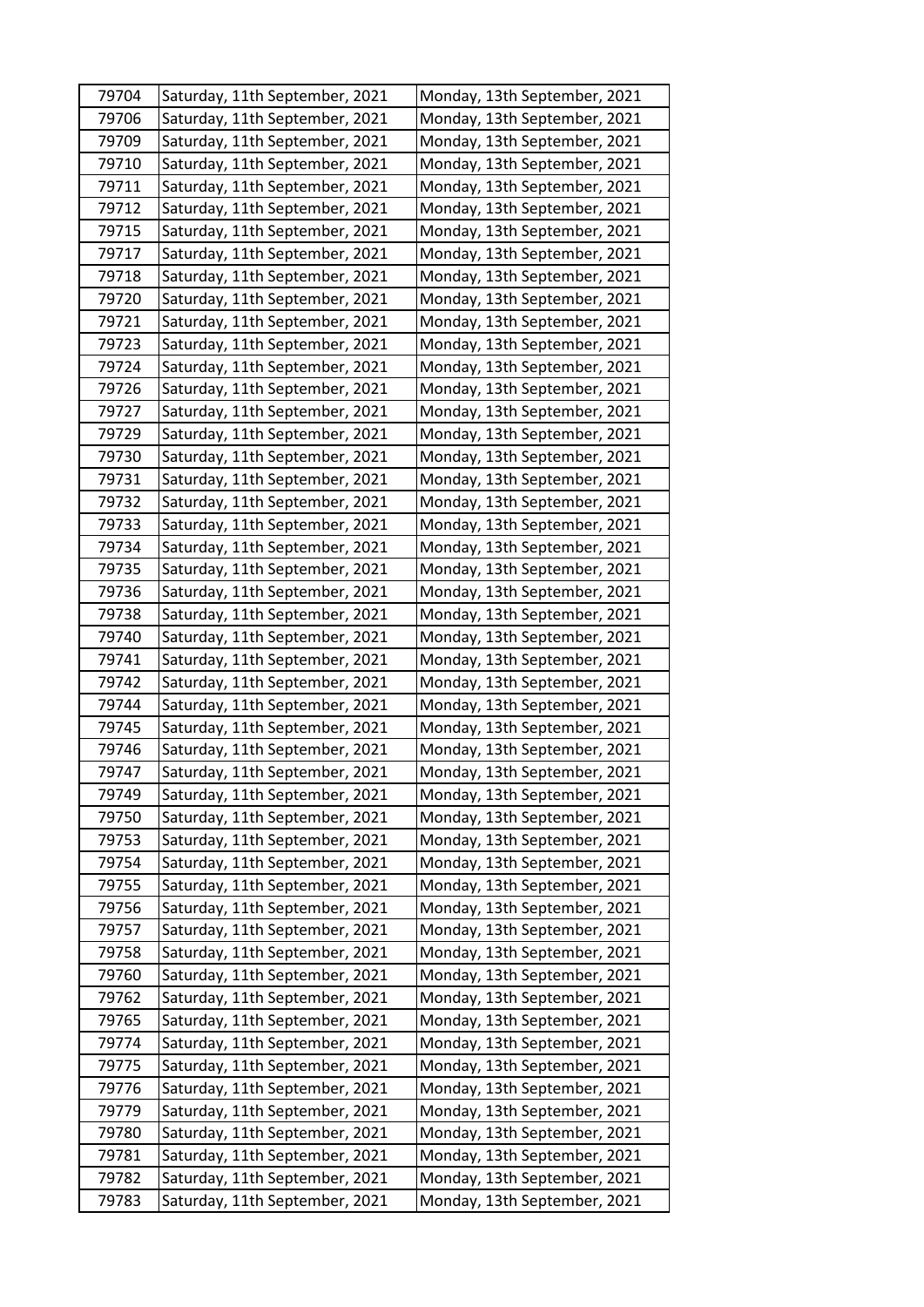| 79784          | Saturday, 11th September, 2021                                   | Monday, 13th September, 2021                                 |
|----------------|------------------------------------------------------------------|--------------------------------------------------------------|
| 79785          | Saturday, 11th September, 2021                                   | Monday, 13th September, 2021                                 |
| 79789          | Saturday, 11th September, 2021                                   | Monday, 13th September, 2021                                 |
| 79790          | Saturday, 11th September, 2021                                   | Monday, 13th September, 2021                                 |
| 79791          | Saturday, 11th September, 2021                                   | Monday, 13th September, 2021                                 |
| 79792          | Saturday, 11th September, 2021                                   | Monday, 13th September, 2021                                 |
| 79793          | Saturday, 11th September, 2021                                   | Monday, 13th September, 2021                                 |
| 79795          | Saturday, 11th September, 2021                                   | Monday, 13th September, 2021                                 |
| 79796          | Saturday, 11th September, 2021                                   | Monday, 13th September, 2021                                 |
| 79797          | Saturday, 11th September, 2021                                   | Monday, 13th September, 2021                                 |
| 79798          | Saturday, 11th September, 2021                                   | Monday, 13th September, 2021                                 |
| 79799          | Saturday, 11th September, 2021                                   | Monday, 13th September, 2021                                 |
| 79800          | Saturday, 11th September, 2021                                   | Monday, 13th September, 2021                                 |
| 79801          | Saturday, 11th September, 2021                                   | Monday, 13th September, 2021                                 |
| 79802          | Saturday, 11th September, 2021                                   | Monday, 13th September, 2021                                 |
| 79805          | Saturday, 11th September, 2021                                   | Monday, 13th September, 2021                                 |
| 79809          | Saturday, 11th September, 2021                                   | Monday, 13th September, 2021                                 |
| 79810          | Saturday, 11th September, 2021                                   | Monday, 13th September, 2021                                 |
| 79811          | Saturday, 11th September, 2021                                   | Monday, 13th September, 2021                                 |
| 79814          | Saturday, 11th September, 2021                                   | Monday, 13th September, 2021                                 |
| 79815          | Saturday, 11th September, 2021                                   | Monday, 13th September, 2021                                 |
| 79818          | Saturday, 11th September, 2021                                   | Monday, 13th September, 2021                                 |
| 79820          | Saturday, 11th September, 2021                                   | Monday, 13th September, 2021                                 |
| 79822          | Saturday, 11th September, 2021                                   | Monday, 13th September, 2021                                 |
| 79825          | Saturday, 11th September, 2021                                   | Monday, 13th September, 2021                                 |
| 79826          | Saturday, 11th September, 2021                                   | Monday, 13th September, 2021                                 |
| 79827          | Saturday, 11th September, 2021                                   | Monday, 13th September, 2021                                 |
| 79829          | Saturday, 11th September, 2021                                   | Monday, 13th September, 2021                                 |
| 79832          | Saturday, 11th September, 2021                                   | Monday, 13th September, 2021                                 |
| 79833          | Saturday, 11th September, 2021                                   | Monday, 13th September, 2021                                 |
| 79834          | Saturday, 11th September, 2021                                   | Monday, 13th September, 2021                                 |
| 79835          | Saturday, 11th September, 2021                                   | Monday, 13th September, 2021                                 |
| 79837          | Saturday, 11th September, 2021                                   | Monday, 13th September, 2021                                 |
| 79838          | Saturday, 11th September, 2021                                   | Monday, 13th September, 2021                                 |
| 79839          | Saturday, 11th September, 2021                                   | Monday, 13th September, 2021                                 |
| 79842          | Saturday, 11th September, 2021                                   | Monday, 13th September, 2021                                 |
| 79843          | Saturday, 11th September, 2021                                   | Monday, 13th September, 2021                                 |
| 79846          | Saturday, 11th September, 2021                                   | Monday, 13th September, 2021                                 |
| 79849          | Saturday, 11th September, 2021                                   | Monday, 13th September, 2021                                 |
| 79850          | Saturday, 11th September, 2021                                   | Monday, 13th September, 2021                                 |
| 79851          | Saturday, 11th September, 2021                                   | Monday, 13th September, 2021                                 |
| 79852          | Saturday, 11th September, 2021                                   | Monday, 13th September, 2021                                 |
| 79853<br>79854 | Saturday, 11th September, 2021<br>Saturday, 11th September, 2021 | Monday, 13th September, 2021<br>Monday, 13th September, 2021 |
|                |                                                                  |                                                              |
| 79855<br>79856 | Saturday, 11th September, 2021<br>Saturday, 11th September, 2021 | Monday, 13th September, 2021<br>Monday, 13th September, 2021 |
| 79857          | Saturday, 11th September, 2021                                   | Monday, 13th September, 2021                                 |
| 79859          | Saturday, 11th September, 2021                                   | Monday, 13th September, 2021                                 |
| 79861          | Saturday, 11th September, 2021                                   | Monday, 13th September, 2021                                 |
| 79863          | Saturday, 11th September, 2021                                   | Monday, 13th September, 2021                                 |
|                |                                                                  |                                                              |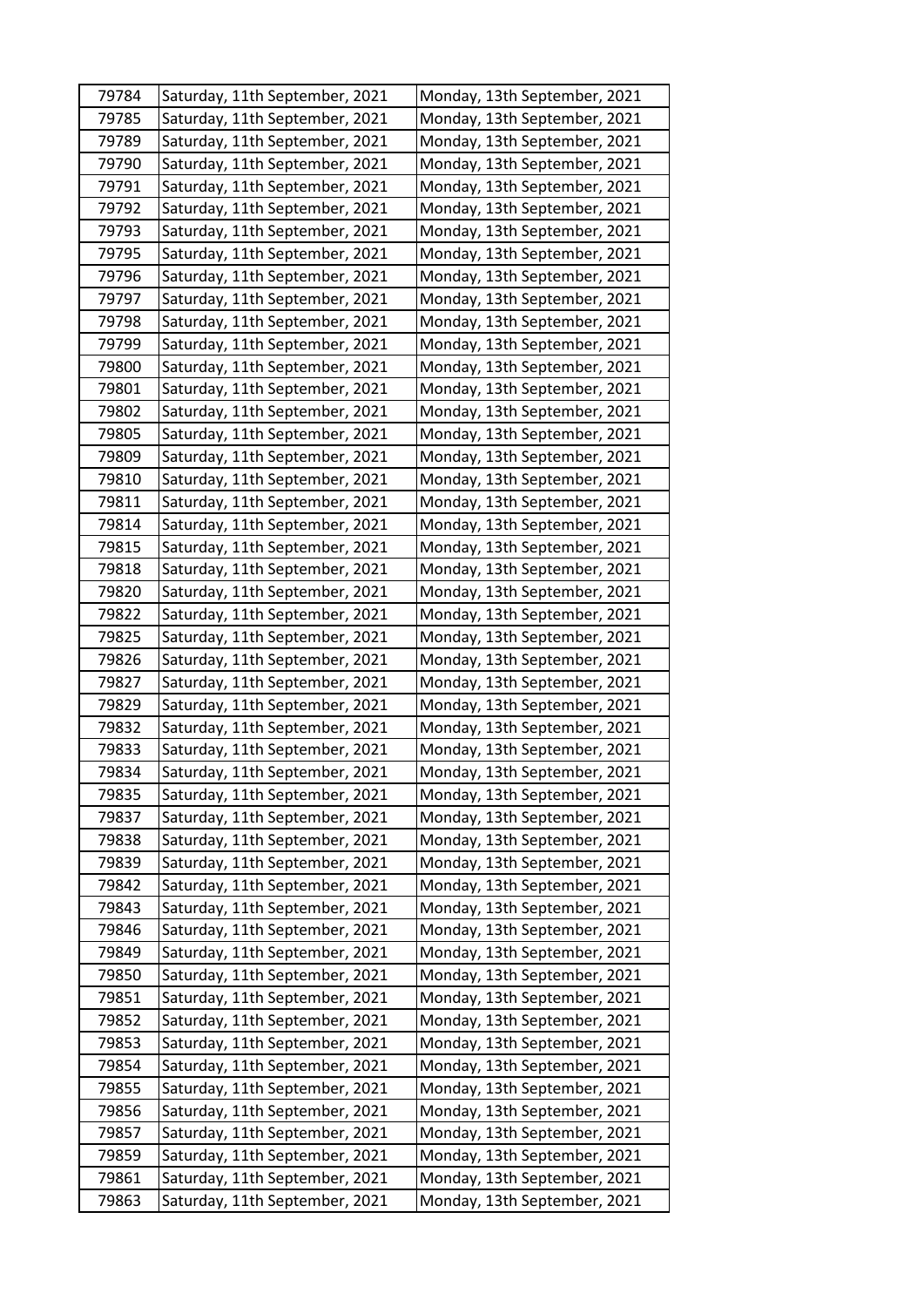| 79864 | Saturday, 11th September, 2021 | Monday, 13th September, 2021 |
|-------|--------------------------------|------------------------------|
| 79865 | Saturday, 11th September, 2021 | Monday, 13th September, 2021 |
| 79867 | Saturday, 11th September, 2021 | Monday, 13th September, 2021 |
| 79870 | Saturday, 11th September, 2021 | Monday, 13th September, 2021 |
| 79871 | Saturday, 11th September, 2021 | Monday, 13th September, 2021 |
| 79873 | Saturday, 11th September, 2021 | Monday, 13th September, 2021 |
| 79874 | Saturday, 11th September, 2021 | Monday, 13th September, 2021 |
| 79876 | Saturday, 11th September, 2021 | Monday, 13th September, 2021 |
| 79877 | Saturday, 11th September, 2021 | Monday, 13th September, 2021 |
| 79878 | Saturday, 11th September, 2021 | Monday, 13th September, 2021 |
| 79880 | Saturday, 11th September, 2021 | Monday, 13th September, 2021 |
| 79881 | Saturday, 11th September, 2021 | Monday, 13th September, 2021 |
| 79884 | Saturday, 11th September, 2021 | Monday, 13th September, 2021 |
| 79885 | Saturday, 11th September, 2021 | Monday, 13th September, 2021 |
| 79886 | Saturday, 11th September, 2021 | Monday, 13th September, 2021 |
| 79887 | Saturday, 11th September, 2021 | Monday, 13th September, 2021 |
| 79888 | Saturday, 11th September, 2021 | Monday, 13th September, 2021 |
| 79890 | Saturday, 11th September, 2021 | Monday, 13th September, 2021 |
| 79891 | Saturday, 11th September, 2021 | Monday, 13th September, 2021 |
| 79892 | Saturday, 11th September, 2021 | Monday, 13th September, 2021 |
| 79893 | Saturday, 11th September, 2021 | Monday, 13th September, 2021 |
| 79894 | Saturday, 11th September, 2021 | Monday, 13th September, 2021 |
| 79896 | Saturday, 11th September, 2021 | Monday, 13th September, 2021 |
| 79898 | Saturday, 11th September, 2021 | Monday, 13th September, 2021 |
| 79899 | Saturday, 11th September, 2021 | Monday, 13th September, 2021 |
| 79900 | Saturday, 11th September, 2021 | Monday, 13th September, 2021 |
| 79901 | Saturday, 11th September, 2021 | Monday, 13th September, 2021 |
| 79904 | Saturday, 11th September, 2021 | Monday, 13th September, 2021 |
| 79906 | Saturday, 11th September, 2021 | Monday, 13th September, 2021 |
| 79909 | Saturday, 11th September, 2021 | Monday, 13th September, 2021 |
| 79910 | Saturday, 11th September, 2021 | Monday, 13th September, 2021 |
| 79912 | Saturday, 11th September, 2021 | Monday, 13th September, 2021 |
| 79915 | Saturday, 11th September, 2021 | Monday, 13th September, 2021 |
| 79916 | Saturday, 11th September, 2021 | Monday, 13th September, 2021 |
| 79920 | Saturday, 11th September, 2021 | Monday, 13th September, 2021 |
| 79924 | Saturday, 11th September, 2021 | Monday, 13th September, 2021 |
| 79925 | Saturday, 11th September, 2021 | Monday, 13th September, 2021 |
| 79926 | Saturday, 11th September, 2021 | Monday, 13th September, 2021 |
| 79927 | Saturday, 11th September, 2021 | Monday, 13th September, 2021 |
| 79928 | Saturday, 11th September, 2021 | Monday, 13th September, 2021 |
| 79929 | Saturday, 11th September, 2021 | Monday, 13th September, 2021 |
| 79935 | Saturday, 11th September, 2021 | Monday, 13th September, 2021 |
| 79936 | Saturday, 11th September, 2021 | Monday, 13th September, 2021 |
| 79937 | Saturday, 11th September, 2021 | Monday, 13th September, 2021 |
| 79939 | Saturday, 11th September, 2021 | Monday, 13th September, 2021 |
| 79940 | Saturday, 11th September, 2021 | Monday, 13th September, 2021 |
| 79942 | Saturday, 11th September, 2021 | Monday, 13th September, 2021 |
| 79943 | Saturday, 11th September, 2021 | Monday, 13th September, 2021 |
| 79944 | Saturday, 11th September, 2021 | Monday, 13th September, 2021 |
| 79945 | Saturday, 11th September, 2021 | Monday, 13th September, 2021 |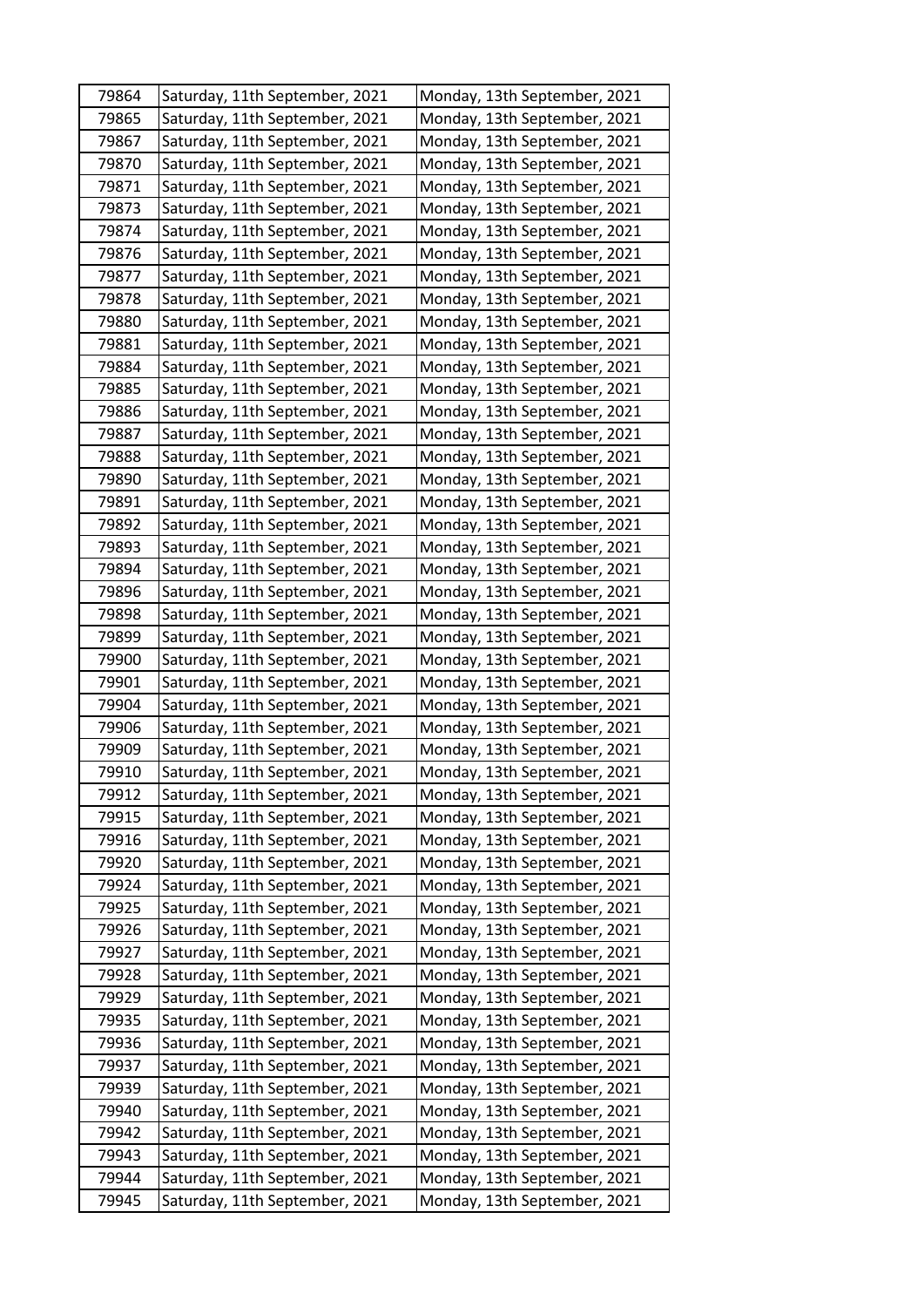| 79946 | Saturday, 11th September, 2021 | Monday, 13th September, 2021 |
|-------|--------------------------------|------------------------------|
| 79947 | Saturday, 11th September, 2021 | Monday, 13th September, 2021 |
| 79948 | Saturday, 11th September, 2021 | Monday, 13th September, 2021 |
| 79950 | Saturday, 11th September, 2021 | Monday, 13th September, 2021 |
| 79953 | Saturday, 11th September, 2021 | Monday, 13th September, 2021 |
| 79955 | Saturday, 11th September, 2021 | Monday, 13th September, 2021 |
| 79956 | Saturday, 11th September, 2021 | Monday, 13th September, 2021 |
| 79957 | Saturday, 11th September, 2021 | Monday, 13th September, 2021 |
| 79958 | Saturday, 11th September, 2021 | Monday, 13th September, 2021 |
| 79959 | Saturday, 11th September, 2021 | Monday, 13th September, 2021 |
| 79962 | Saturday, 11th September, 2021 | Monday, 13th September, 2021 |
| 79967 | Saturday, 11th September, 2021 | Monday, 13th September, 2021 |
| 79969 | Saturday, 11th September, 2021 | Monday, 13th September, 2021 |
| 79970 | Saturday, 11th September, 2021 | Monday, 13th September, 2021 |
| 79972 | Saturday, 11th September, 2021 | Monday, 13th September, 2021 |
| 79974 | Saturday, 11th September, 2021 | Monday, 13th September, 2021 |
| 79976 | Saturday, 11th September, 2021 | Monday, 13th September, 2021 |
| 79978 | Saturday, 11th September, 2021 | Monday, 13th September, 2021 |
| 79980 | Saturday, 11th September, 2021 | Monday, 13th September, 2021 |
| 79981 | Saturday, 11th September, 2021 | Monday, 13th September, 2021 |
| 79982 | Saturday, 11th September, 2021 | Monday, 13th September, 2021 |
| 79983 | Saturday, 11th September, 2021 | Monday, 13th September, 2021 |
| 79984 | Saturday, 11th September, 2021 | Monday, 13th September, 2021 |
| 79986 | Saturday, 11th September, 2021 | Monday, 13th September, 2021 |
| 79987 | Saturday, 11th September, 2021 | Monday, 13th September, 2021 |
| 79988 | Saturday, 11th September, 2021 | Monday, 13th September, 2021 |
| 79989 | Saturday, 11th September, 2021 | Monday, 13th September, 2021 |
| 79990 | Saturday, 11th September, 2021 | Monday, 13th September, 2021 |
| 79994 | Saturday, 11th September, 2021 | Monday, 13th September, 2021 |
| 79996 | Saturday, 11th September, 2021 | Monday, 13th September, 2021 |
| 79997 | Saturday, 11th September, 2021 | Monday, 13th September, 2021 |
| 79998 | Saturday, 11th September, 2021 | Monday, 13th September, 2021 |
| 80001 | Saturday, 11th September, 2021 | Monday, 13th September, 2021 |
| 80002 | Saturday, 11th September, 2021 | Monday, 13th September, 2021 |
| 80003 | Saturday, 11th September, 2021 | Monday, 13th September, 2021 |
| 80004 | Saturday, 11th September, 2021 | Monday, 13th September, 2021 |
| 80005 | Saturday, 11th September, 2021 | Monday, 13th September, 2021 |
| 80006 | Saturday, 11th September, 2021 | Monday, 13th September, 2021 |
| 80008 | Saturday, 11th September, 2021 | Monday, 13th September, 2021 |
| 80011 | Saturday, 11th September, 2021 | Monday, 13th September, 2021 |
| 80012 | Saturday, 11th September, 2021 | Monday, 13th September, 2021 |
| 80014 | Saturday, 11th September, 2021 | Monday, 13th September, 2021 |
| 80016 | Saturday, 11th September, 2021 | Monday, 13th September, 2021 |
| 80017 | Saturday, 11th September, 2021 | Monday, 13th September, 2021 |
| 80019 | Saturday, 11th September, 2021 | Monday, 13th September, 2021 |
| 80021 | Saturday, 11th September, 2021 | Monday, 13th September, 2021 |
| 80022 | Saturday, 11th September, 2021 | Monday, 13th September, 2021 |
| 80025 | Saturday, 11th September, 2021 | Monday, 13th September, 2021 |
| 80029 | Saturday, 11th September, 2021 | Monday, 13th September, 2021 |
| 80030 | Saturday, 11th September, 2021 | Monday, 13th September, 2021 |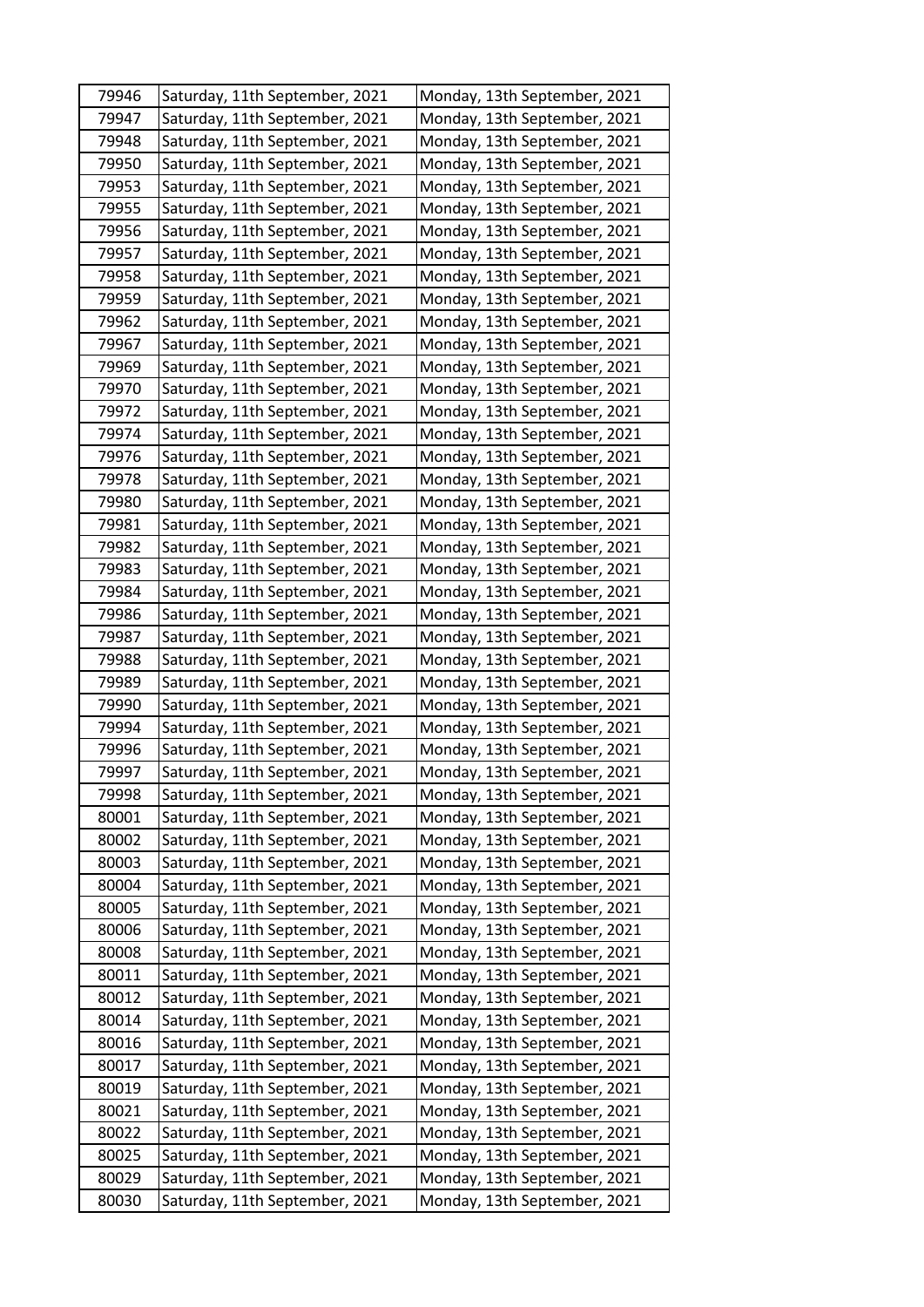| 80031 | Saturday, 11th September, 2021 | Monday, 13th September, 2021 |
|-------|--------------------------------|------------------------------|
| 80034 | Saturday, 11th September, 2021 | Monday, 13th September, 2021 |
| 80035 | Saturday, 11th September, 2021 | Monday, 13th September, 2021 |
| 80037 | Saturday, 11th September, 2021 | Monday, 13th September, 2021 |
| 80038 | Saturday, 11th September, 2021 | Monday, 13th September, 2021 |
| 80041 | Saturday, 11th September, 2021 | Monday, 13th September, 2021 |
| 80048 | Saturday, 11th September, 2021 | Monday, 13th September, 2021 |
| 80050 | Saturday, 11th September, 2021 | Monday, 13th September, 2021 |
| 80051 | Saturday, 11th September, 2021 | Monday, 13th September, 2021 |
| 80052 | Saturday, 11th September, 2021 | Monday, 13th September, 2021 |
| 80053 | Saturday, 11th September, 2021 | Monday, 13th September, 2021 |
| 80056 | Saturday, 11th September, 2021 | Monday, 13th September, 2021 |
| 80057 | Saturday, 11th September, 2021 | Monday, 13th September, 2021 |
| 80058 | Saturday, 11th September, 2021 | Monday, 13th September, 2021 |
| 80059 | Saturday, 11th September, 2021 | Monday, 13th September, 2021 |
| 80060 | Saturday, 11th September, 2021 | Monday, 13th September, 2021 |
| 80061 | Saturday, 11th September, 2021 | Monday, 13th September, 2021 |
| 80062 | Saturday, 11th September, 2021 | Monday, 13th September, 2021 |
| 80063 | Saturday, 11th September, 2021 | Monday, 13th September, 2021 |
| 80064 | Saturday, 11th September, 2021 | Monday, 13th September, 2021 |
| 80065 | Saturday, 11th September, 2021 | Monday, 13th September, 2021 |
| 80066 | Saturday, 11th September, 2021 | Monday, 13th September, 2021 |
| 80067 | Saturday, 11th September, 2021 | Monday, 13th September, 2021 |
| 80069 | Saturday, 11th September, 2021 | Monday, 13th September, 2021 |
| 80070 | Saturday, 11th September, 2021 | Monday, 13th September, 2021 |
| 80074 | Saturday, 11th September, 2021 | Monday, 13th September, 2021 |
| 80077 | Saturday, 11th September, 2021 | Monday, 13th September, 2021 |
| 80079 | Saturday, 11th September, 2021 | Monday, 13th September, 2021 |
| 80081 | Saturday, 11th September, 2021 | Monday, 13th September, 2021 |
| 80082 | Saturday, 11th September, 2021 | Monday, 13th September, 2021 |
| 80083 | Saturday, 11th September, 2021 | Monday, 13th September, 2021 |
| 80084 | Saturday, 11th September, 2021 | Monday, 13th September, 2021 |
| 80087 | Saturday, 11th September, 2021 | Monday, 13th September, 2021 |
| 80095 | Saturday, 11th September, 2021 | Monday, 13th September, 2021 |
| 80096 | Saturday, 11th September, 2021 | Monday, 13th September, 2021 |
| 80101 | Saturday, 11th September, 2021 | Monday, 13th September, 2021 |
| 80102 | Saturday, 11th September, 2021 | Monday, 13th September, 2021 |
| 80105 | Saturday, 11th September, 2021 | Monday, 13th September, 2021 |
| 80106 | Saturday, 11th September, 2021 | Monday, 13th September, 2021 |
| 80108 | Saturday, 11th September, 2021 | Monday, 13th September, 2021 |
| 80109 | Saturday, 11th September, 2021 | Monday, 13th September, 2021 |
| 80110 | Saturday, 11th September, 2021 | Monday, 13th September, 2021 |
| 80111 | Saturday, 11th September, 2021 | Monday, 13th September, 2021 |
| 80113 | Saturday, 11th September, 2021 | Monday, 13th September, 2021 |
| 80114 | Saturday, 11th September, 2021 | Monday, 13th September, 2021 |
| 80117 | Saturday, 11th September, 2021 | Monday, 13th September, 2021 |
| 80118 | Saturday, 11th September, 2021 | Monday, 13th September, 2021 |
| 80124 | Saturday, 11th September, 2021 | Monday, 13th September, 2021 |
| 80129 | Saturday, 11th September, 2021 | Monday, 13th September, 2021 |
| 80130 | Saturday, 11th September, 2021 | Monday, 13th September, 2021 |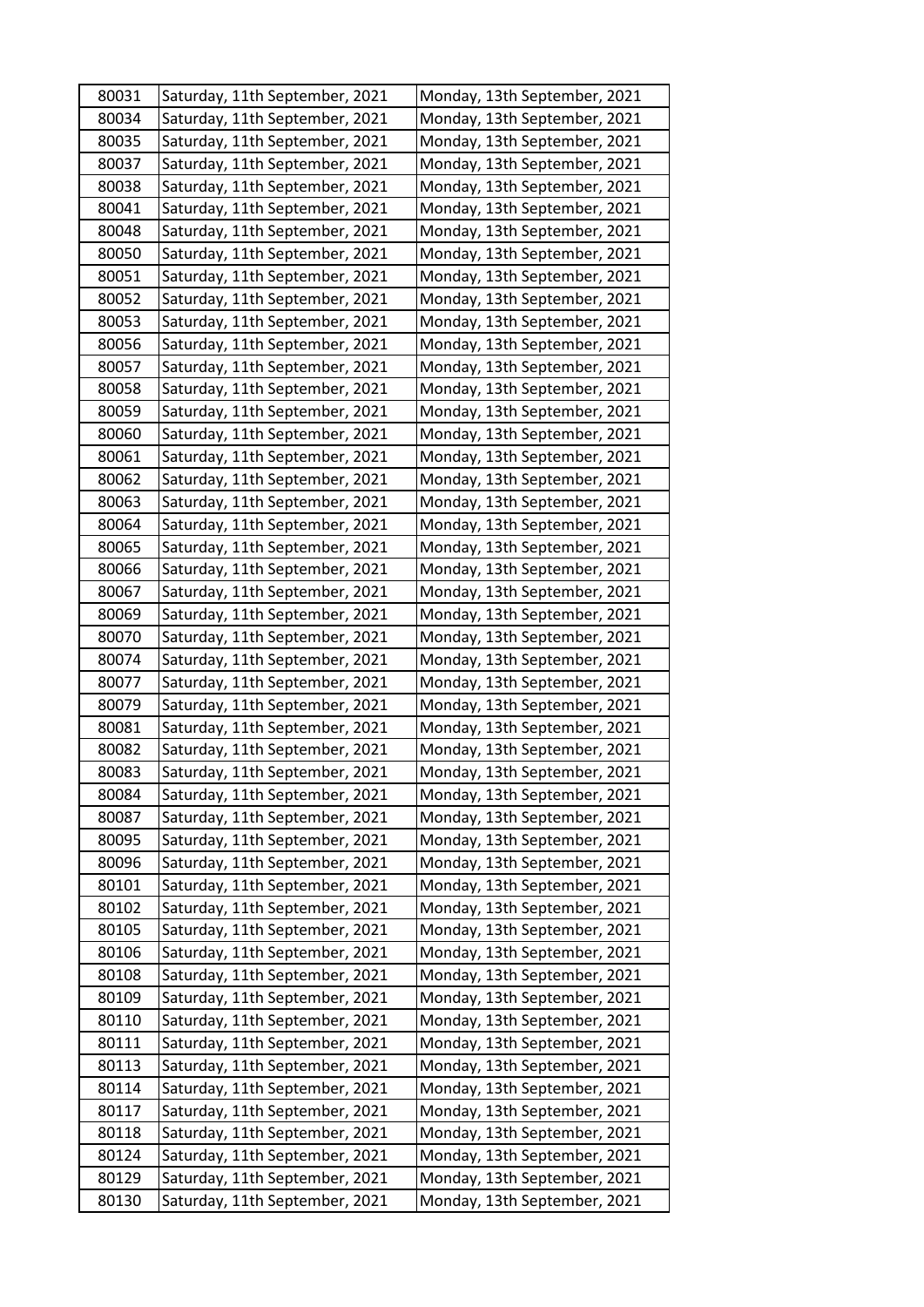| 80132 | Saturday, 11th September, 2021 | Monday, 13th September, 2021 |
|-------|--------------------------------|------------------------------|
| 80135 | Saturday, 11th September, 2021 | Monday, 13th September, 2021 |
| 80136 | Saturday, 11th September, 2021 | Monday, 13th September, 2021 |
| 80139 | Saturday, 11th September, 2021 | Monday, 13th September, 2021 |
| 80140 | Saturday, 11th September, 2021 | Monday, 13th September, 2021 |
| 80143 | Saturday, 11th September, 2021 | Monday, 13th September, 2021 |
| 80146 | Saturday, 11th September, 2021 | Monday, 13th September, 2021 |
| 80147 | Saturday, 11th September, 2021 | Monday, 13th September, 2021 |
| 80148 | Saturday, 11th September, 2021 | Monday, 13th September, 2021 |
| 80149 | Saturday, 11th September, 2021 | Monday, 13th September, 2021 |
| 80150 | Saturday, 11th September, 2021 | Monday, 13th September, 2021 |
| 80157 | Saturday, 11th September, 2021 | Monday, 13th September, 2021 |
| 80158 | Saturday, 11th September, 2021 | Monday, 13th September, 2021 |
| 80165 | Saturday, 11th September, 2021 | Monday, 13th September, 2021 |
| 80175 | Saturday, 11th September, 2021 | Monday, 13th September, 2021 |
| 80178 | Saturday, 11th September, 2021 | Monday, 13th September, 2021 |
| 80179 | Saturday, 11th September, 2021 | Monday, 13th September, 2021 |
| 80180 | Saturday, 11th September, 2021 | Monday, 13th September, 2021 |
| 80181 | Saturday, 11th September, 2021 | Monday, 13th September, 2021 |
| 80183 | Saturday, 11th September, 2021 | Monday, 13th September, 2021 |
| 80184 | Saturday, 11th September, 2021 | Monday, 13th September, 2021 |
| 80185 | Saturday, 11th September, 2021 | Monday, 13th September, 2021 |
| 80187 | Saturday, 11th September, 2021 | Monday, 13th September, 2021 |
| 80190 | Saturday, 11th September, 2021 | Monday, 13th September, 2021 |
| 80191 | Saturday, 11th September, 2021 | Monday, 13th September, 2021 |
| 80193 | Saturday, 11th September, 2021 | Monday, 13th September, 2021 |
| 80197 | Saturday, 11th September, 2021 | Monday, 13th September, 2021 |
| 80199 | Saturday, 11th September, 2021 | Monday, 13th September, 2021 |
| 80202 | Saturday, 11th September, 2021 | Monday, 13th September, 2021 |
| 80208 | Saturday, 11th September, 2021 | Monday, 13th September, 2021 |
| 80213 | Saturday, 11th September, 2021 | Monday, 13th September, 2021 |
| 80216 | Saturday, 11th September, 2021 | Monday, 13th September, 2021 |
| 80217 | Saturday, 11th September, 2021 | Monday, 13th September, 2021 |
| 80223 | Saturday, 11th September, 2021 | Monday, 13th September, 2021 |
| 80229 | Saturday, 11th September, 2021 | Monday, 13th September, 2021 |
| 80230 | Saturday, 11th September, 2021 | Monday, 13th September, 2021 |
| 80231 | Saturday, 11th September, 2021 | Monday, 13th September, 2021 |
| 80232 | Saturday, 11th September, 2021 | Monday, 13th September, 2021 |
| 80235 | Saturday, 11th September, 2021 | Monday, 13th September, 2021 |
| 80239 | Saturday, 11th September, 2021 | Monday, 13th September, 2021 |
| 80241 | Saturday, 11th September, 2021 | Monday, 13th September, 2021 |
| 80245 | Saturday, 11th September, 2021 | Monday, 13th September, 2021 |
| 80248 | Saturday, 11th September, 2021 | Monday, 13th September, 2021 |
| 80250 | Saturday, 11th September, 2021 | Monday, 13th September, 2021 |
| 80251 | Saturday, 11th September, 2021 | Monday, 13th September, 2021 |
| 80252 | Saturday, 11th September, 2021 | Monday, 13th September, 2021 |
| 80253 | Saturday, 11th September, 2021 | Monday, 13th September, 2021 |
| 80264 | Saturday, 11th September, 2021 | Monday, 13th September, 2021 |
| 80265 | Saturday, 11th September, 2021 | Monday, 13th September, 2021 |
| 80266 | Saturday, 11th September, 2021 | Monday, 13th September, 2021 |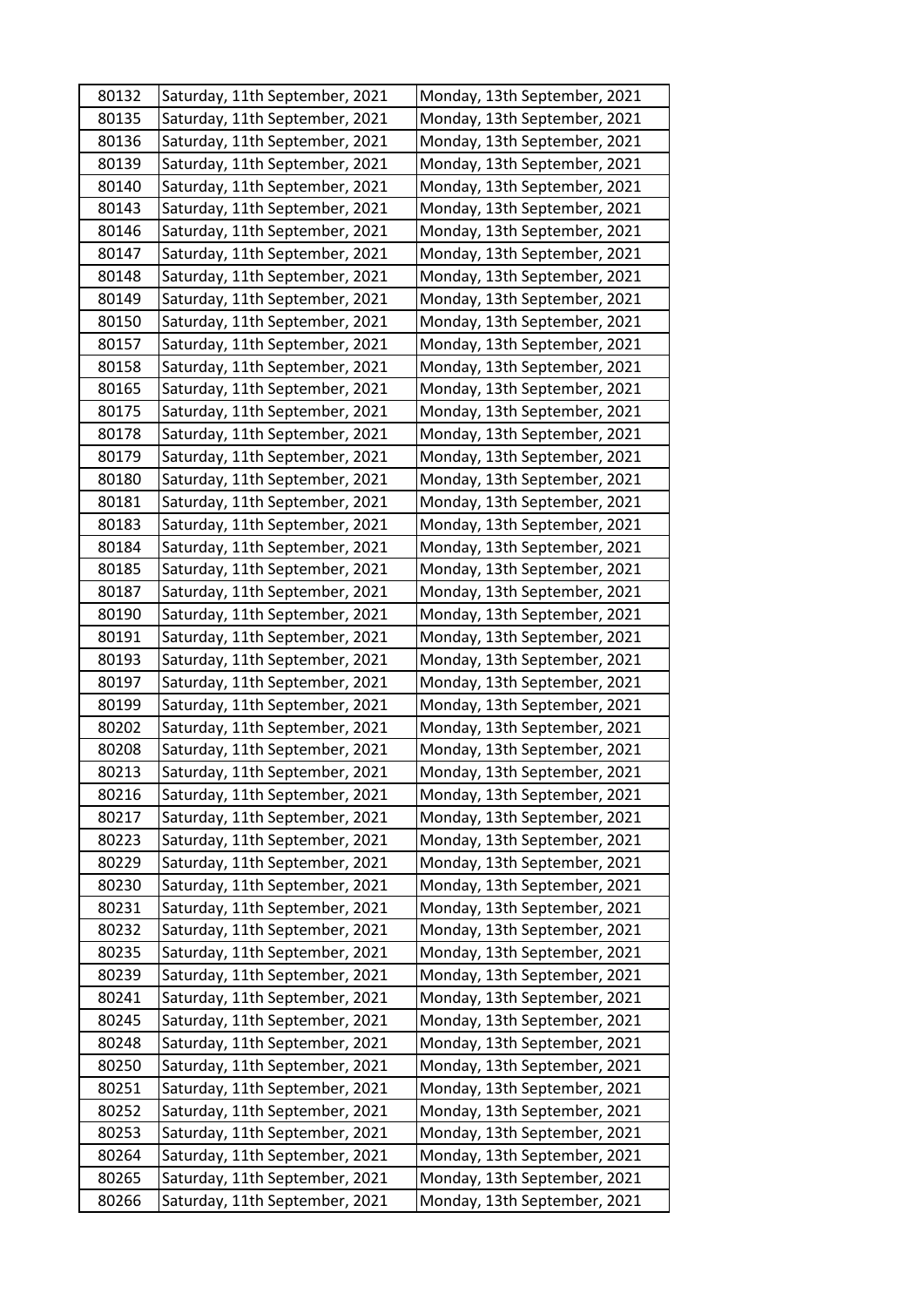| 80268 | Saturday, 11th September, 2021 | Monday, 13th September, 2021 |
|-------|--------------------------------|------------------------------|
| 80269 | Saturday, 11th September, 2021 | Monday, 13th September, 2021 |
| 80272 | Saturday, 11th September, 2021 | Monday, 13th September, 2021 |
| 80280 | Saturday, 11th September, 2021 | Monday, 13th September, 2021 |
| 80281 | Saturday, 11th September, 2021 | Monday, 13th September, 2021 |
| 80282 | Saturday, 11th September, 2021 | Monday, 13th September, 2021 |
| 80283 | Saturday, 11th September, 2021 | Monday, 13th September, 2021 |
| 80287 | Saturday, 11th September, 2021 | Monday, 13th September, 2021 |
| 80288 | Saturday, 11th September, 2021 | Monday, 13th September, 2021 |
| 80292 | Saturday, 11th September, 2021 | Monday, 13th September, 2021 |
| 80293 | Saturday, 11th September, 2021 | Monday, 13th September, 2021 |
| 80294 | Saturday, 11th September, 2021 | Monday, 13th September, 2021 |
| 80297 | Saturday, 11th September, 2021 | Monday, 13th September, 2021 |
| 80298 | Saturday, 11th September, 2021 | Monday, 13th September, 2021 |
| 80301 | Saturday, 11th September, 2021 | Monday, 13th September, 2021 |
| 80302 | Saturday, 11th September, 2021 | Monday, 13th September, 2021 |
| 80305 | Saturday, 11th September, 2021 | Monday, 13th September, 2021 |
| 80310 | Saturday, 11th September, 2021 | Monday, 13th September, 2021 |
| 80312 | Saturday, 11th September, 2021 | Monday, 13th September, 2021 |
| 80313 | Saturday, 11th September, 2021 | Monday, 13th September, 2021 |
| 80314 | Saturday, 11th September, 2021 | Monday, 13th September, 2021 |
| 80320 | Saturday, 11th September, 2021 | Monday, 13th September, 2021 |
| 80322 | Saturday, 11th September, 2021 | Monday, 13th September, 2021 |
| 80326 | Saturday, 11th September, 2021 | Monday, 13th September, 2021 |
| 80328 | Saturday, 11th September, 2021 | Monday, 13th September, 2021 |
| 80331 | Saturday, 11th September, 2021 | Monday, 13th September, 2021 |
| 80333 | Saturday, 11th September, 2021 | Monday, 13th September, 2021 |
| 80334 | Saturday, 11th September, 2021 | Monday, 13th September, 2021 |
| 80339 | Saturday, 11th September, 2021 | Monday, 13th September, 2021 |
| 80341 | Saturday, 11th September, 2021 | Monday, 13th September, 2021 |
| 80342 | Saturday, 11th September, 2021 | Monday, 13th September, 2021 |
| 80347 | Saturday, 11th September, 2021 | Monday, 13th September, 2021 |
| 80348 | Saturday, 11th September, 2021 | Monday, 13th September, 2021 |
| 80353 | Saturday, 11th September, 2021 | Monday, 13th September, 2021 |
| 80354 | Saturday, 11th September, 2021 | Monday, 13th September, 2021 |
| 80359 | Saturday, 11th September, 2021 | Monday, 13th September, 2021 |
| 80362 | Saturday, 11th September, 2021 | Monday, 13th September, 2021 |
| 80363 | Saturday, 11th September, 2021 | Monday, 13th September, 2021 |
| 80364 | Saturday, 11th September, 2021 | Monday, 13th September, 2021 |
| 80366 | Saturday, 11th September, 2021 | Monday, 13th September, 2021 |
| 80367 | Saturday, 11th September, 2021 | Monday, 13th September, 2021 |
| 80377 | Saturday, 11th September, 2021 | Monday, 13th September, 2021 |
| 80378 | Saturday, 11th September, 2021 | Monday, 13th September, 2021 |
| 80383 | Saturday, 11th September, 2021 | Monday, 13th September, 2021 |
| 80386 | Saturday, 11th September, 2021 | Monday, 13th September, 2021 |
| 80388 | Saturday, 11th September, 2021 | Monday, 13th September, 2021 |
| 80389 | Saturday, 11th September, 2021 | Monday, 13th September, 2021 |
| 80394 | Saturday, 11th September, 2021 | Monday, 13th September, 2021 |
| 80396 | Saturday, 11th September, 2021 | Monday, 13th September, 2021 |
| 80397 | Saturday, 11th September, 2021 | Monday, 13th September, 2021 |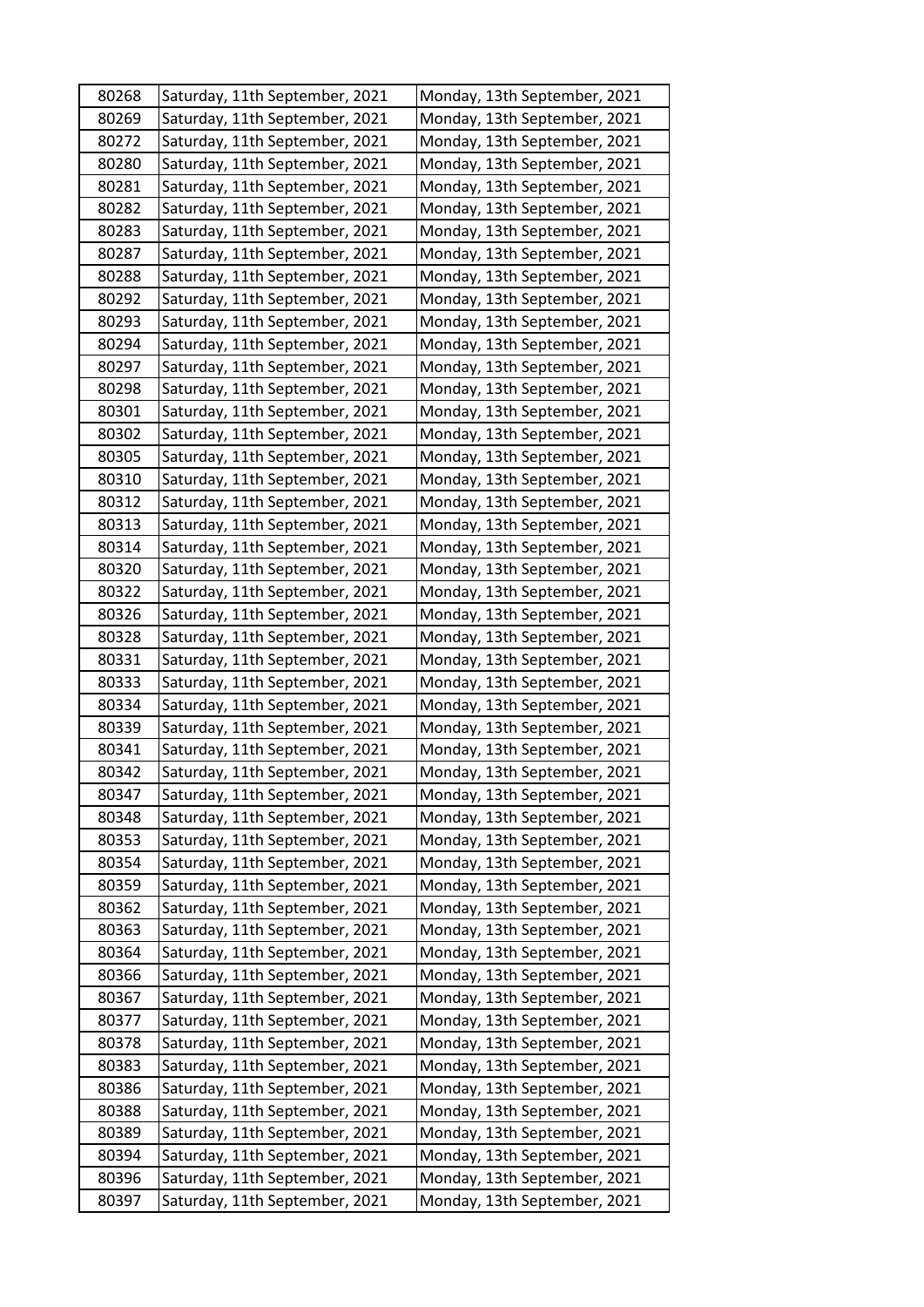| 80399 | Saturday, 11th September, 2021 | Monday, 13th September, 2021 |
|-------|--------------------------------|------------------------------|
| 80401 | Saturday, 11th September, 2021 | Monday, 13th September, 2021 |
| 80402 | Saturday, 11th September, 2021 | Monday, 13th September, 2021 |
| 80404 | Saturday, 11th September, 2021 | Monday, 13th September, 2021 |
| 80411 | Saturday, 11th September, 2021 | Monday, 13th September, 2021 |
| 80414 | Saturday, 11th September, 2021 | Monday, 13th September, 2021 |
| 80417 | Saturday, 11th September, 2021 | Monday, 13th September, 2021 |
| 80418 | Saturday, 11th September, 2021 | Monday, 13th September, 2021 |
| 80420 | Saturday, 11th September, 2021 | Monday, 13th September, 2021 |
| 80422 | Saturday, 11th September, 2021 | Monday, 13th September, 2021 |
| 80423 | Saturday, 11th September, 2021 | Monday, 13th September, 2021 |
| 80426 | Saturday, 11th September, 2021 | Monday, 13th September, 2021 |
| 80428 | Saturday, 11th September, 2021 | Monday, 13th September, 2021 |
| 80431 | Saturday, 11th September, 2021 | Monday, 13th September, 2021 |
| 80432 | Saturday, 11th September, 2021 | Monday, 13th September, 2021 |
| 80434 | Saturday, 11th September, 2021 | Monday, 13th September, 2021 |
| 80436 | Saturday, 11th September, 2021 | Monday, 13th September, 2021 |
| 80437 | Saturday, 11th September, 2021 | Monday, 13th September, 2021 |
| 80439 | Saturday, 11th September, 2021 | Monday, 13th September, 2021 |
| 80440 | Saturday, 11th September, 2021 | Monday, 13th September, 2021 |
| 80441 | Saturday, 11th September, 2021 | Monday, 13th September, 2021 |
| 80443 | Saturday, 11th September, 2021 | Monday, 13th September, 2021 |
| 80445 | Saturday, 11th September, 2021 | Monday, 13th September, 2021 |
| 80447 | Saturday, 11th September, 2021 | Monday, 13th September, 2021 |
| 80450 | Saturday, 11th September, 2021 | Monday, 13th September, 2021 |
| 80456 | Saturday, 11th September, 2021 | Monday, 13th September, 2021 |
| 80460 | Saturday, 11th September, 2021 | Monday, 13th September, 2021 |
| 80461 | Saturday, 11th September, 2021 | Monday, 13th September, 2021 |
| 80469 | Saturday, 11th September, 2021 | Monday, 13th September, 2021 |
| 80471 | Saturday, 11th September, 2021 | Monday, 13th September, 2021 |
| 80474 | Saturday, 11th September, 2021 | Monday, 13th September, 2021 |
| 80475 | Saturday, 11th September, 2021 | Monday, 13th September, 2021 |
| 80477 | Saturday, 11th September, 2021 | Monday, 13th September, 2021 |
| 80479 | Saturday, 11th September, 2021 | Monday, 13th September, 2021 |
| 80480 | Saturday, 11th September, 2021 | Monday, 13th September, 2021 |
| 80481 | Saturday, 11th September, 2021 | Monday, 13th September, 2021 |
| 80483 | Saturday, 11th September, 2021 | Monday, 13th September, 2021 |
| 80484 | Saturday, 11th September, 2021 | Monday, 13th September, 2021 |
| 80515 | Saturday, 11th September, 2021 | Monday, 13th September, 2021 |
| 80521 | Saturday, 11th September, 2021 | Monday, 13th September, 2021 |
| 80526 | Saturday, 11th September, 2021 | Monday, 13th September, 2021 |
| 80532 | Saturday, 11th September, 2021 | Monday, 13th September, 2021 |
| 80535 | Saturday, 11th September, 2021 | Monday, 13th September, 2021 |
| 80537 | Saturday, 11th September, 2021 | Monday, 13th September, 2021 |
| 80538 | Saturday, 11th September, 2021 | Monday, 13th September, 2021 |
| 80551 | Saturday, 11th September, 2021 | Monday, 13th September, 2021 |
| 80566 | Saturday, 11th September, 2021 | Monday, 13th September, 2021 |
| 80567 | Saturday, 11th September, 2021 | Monday, 13th September, 2021 |
| 80573 | Saturday, 11th September, 2021 | Monday, 13th September, 2021 |
| 80583 | Saturday, 11th September, 2021 | Monday, 13th September, 2021 |